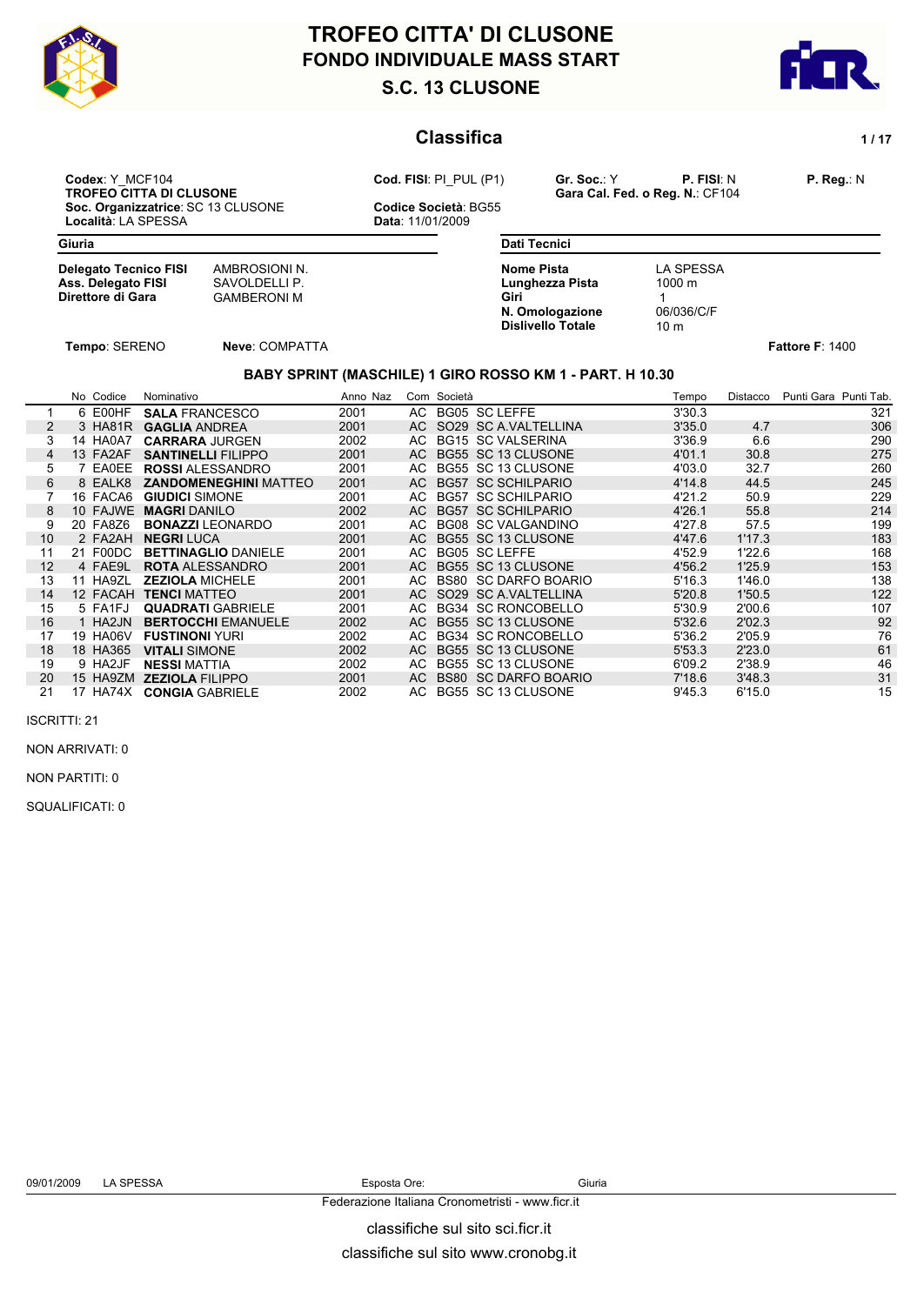



### **Classifica** 2/17

**Codex**: Y\_FCF104 **Cod. FISI**: PI\_PUL (P1) **Gr. Soc.**: Y **P. FISI**: N **P. Reg.**: N **Soc. Organizzatrice**: SC 13 CLUSONE **Codice Società**: Località: LA SPESSA **CODICAL ENCLUSONE** Località: LA SPESSA

**TROFESCH CONSERVANT CALCUST CALCUS CARGAGE CALCUS CODE:**<br>Codice Società: BG55

**Giuria**

| <b>Delegato Tecnico FISI</b> | AMBROSIONI N.      |
|------------------------------|--------------------|
| Ass. Delegato FISI           | SAVOLDELLI P.      |
| Direttore di Gara            | <b>GAMBERONI M</b> |

**Direttore di Gara** GAMBERONI M

| Dati Tecnici             |                  |  |
|--------------------------|------------------|--|
| Nome Pista               | LA SPESSA        |  |
| Lunghezza Pista          | $1000 \;{\rm m}$ |  |
| Giri                     |                  |  |
| N. Omologazione          | 06/036/C/F       |  |
| <b>Dislivello Totale</b> | 10 <sub>m</sub>  |  |

**Tempo**: SERENO **Neve**: COMPATTA **Fattore F**: 1400

### **BABY SPRINT (FEMMINILE) 1 GIRO ROSSO KM 1 - PART. H 10.36**

|                |    | No Codice | Nominativo                    | Anno Naz |      | Com Società |                             | Tempo  | Distacco | Punti Gara Punti Tab. |
|----------------|----|-----------|-------------------------------|----------|------|-------------|-----------------------------|--------|----------|-----------------------|
|                |    | 38 EALKE  | <b>MORELLI CHIARA</b>         | 2001     |      |             | AC BG57 SC SCHILPARIO       | 3'41.0 |          | 322                   |
|                |    | 42 EA7H4  | <b>ROSSI ANNA</b>             | 2001     |      |             | AC LC13 SC PRIMALUNA        | 3'48.1 | 7.1      | 307                   |
| 3              | 31 | FA91M     | <b>BRACCHI</b> CHIARA         | 2001     |      |             | AC SO29 SC A VALTELLINA     | 4'15.5 | 34.5     | 293                   |
| 4              |    | 23 HA5RL  | <b>GAGLIA ELISA CHRISTINE</b> | 2001     | AC   |             | SO29 SC A VALTELLINA        | 4'16.5 | 35.5     | 278                   |
| $\overline{5}$ |    | 34 EAHAH  | <b>LANFRANCHI SERENA</b>      | 2001     |      |             | AC BG31 SC ARDESIO          | 4'21.8 | 40.8     | 263                   |
| 6              |    | 22 HA2FR  | <b>CASTELLI MARTINA</b>       | 2002     | AC.  |             | BG55 SC 13 CLUSONE          | 4'23.0 | 42.0     | 249                   |
|                |    | 36 HA36A  | <b>PEZZOTTA LAURA</b>         | 2001     |      |             | AC BG55 SC 13 CLUSONE       | 4'32.9 | 51.9     | 234                   |
| 8              |    | 29 EALKJ  | <b>GIUDICI</b> GIULIA         | 2001     | AC   |             | <b>BG57 SC SCHILPARIO</b>   | 4'40.7 | 59.7     | 220                   |
| 9              |    | 43 EA831  | <b>SECCHI MARTINA</b>         | 2001     |      |             | AC SO29 SC A VALTELLINA     | 4'46.0 | 1'05.0   | 205                   |
| 10             |    | 40 H00C2  | <b>CARRARA SIRIA</b>          | 2002     |      |             | AC BG05 SC LEFFE            | 4'47.0 | 1'06.0   | 190                   |
| 11             |    | 39 FAAXT  | <b>ARMELLINI SARA</b>         | 2001     |      |             | AC SO29 SC A VALTELLINA     | 4'48.8 | 1'07.8   | 176                   |
| 12             |    | 45 FA8ZA  | <b>NICOLI</b> LAURA           | 2001     |      |             | AC BG31 SC ARDESIO          | 5'21.9 | 1'40.9   | 161                   |
| 13             |    | 26 HA369  | <b>PEZZOTTA ANGELA</b>        | 2002     |      |             | AC BG55 SC 13 CLUSONE       | 5'23.4 | 1'42.4   | 146                   |
| 14             |    | 28 HA6H4  | <b>BUZZONI NICOLE</b>         | 2002     |      |             | AC LC13 SC PRIMALUNA        | 5'25.8 | 1'44.8   | 132                   |
| 15             |    | 44 HAA13  | <b>DEDEI DENISE</b>           | 2002     |      |             | AC BG58 GROMO EDILMORA      | 5'26.6 | 1'45.6   | 117                   |
| 16             |    | 35 HA6HA  | <b>MARCIANO GIULIA</b>        | 2001     | AC   |             | LC13 SC PRIMALUNA           | 5'27.4 | 1'46.4   | 102                   |
| 17             |    | 41 FAC7W  | <b>GHIRARDELLI TERESA</b>     | 2001     | AC . |             | <b>BS80 SC DARFO BOARIO</b> | 5'27.9 | 1'46.9   | 88                    |
| 18             |    | 33 HA3XD  | <b>MAZZOLENI ALICE</b>        | 2001     | AC   |             | BG55 SC 13 CLUSONE          | 5'33.5 | 1'52.5   | 73                    |
| 19             |    | 32 HA6HJ  | <b>SELVA ANGELICA</b>         | 2002     |      |             | AC LC13 SC PRIMALUNA        | 6'01.3 | 2'20.3   | 59                    |
| 20             |    | 24 HA366  | <b>FACCHINETTI STEFANIA</b>   | 2002     | AC . |             | BG55 SC 13 CLUSONE          | 6'09.1 | 2'28.1   | 44                    |
| 21             |    | 25 HA6HE  | <b>MELESI GIULIA</b>          | 2002     | AC   |             | LC13 SC PRIMALUNA           | 6'22.5 | 2'41.5   | 29                    |
| 22             |    |           | 27 HA5VH COLTURI CECILIA      | 2002     | AC   |             | SO29 SC A VALTELLINA        | 6'24.6 | 2'43.6   | 15                    |

ISCRITTI: 24

#### NON ARRIVATI: 0

| NON PARTITI: 2                |      |                       |  |
|-------------------------------|------|-----------------------|--|
| 30 HA368 <b>COLOTTI</b> ALICE | 2001 | AC BG55 SC 13 CLUSONE |  |
| 37 HA3XE MAZZOLENI MARA       | 2002 | AC BG55 SC 13 CLUSONE |  |

SQUALIFICATI: 0

classifiche sul sito sci.ficr.it Federazione Italiana Cronometristi - www.ficr.it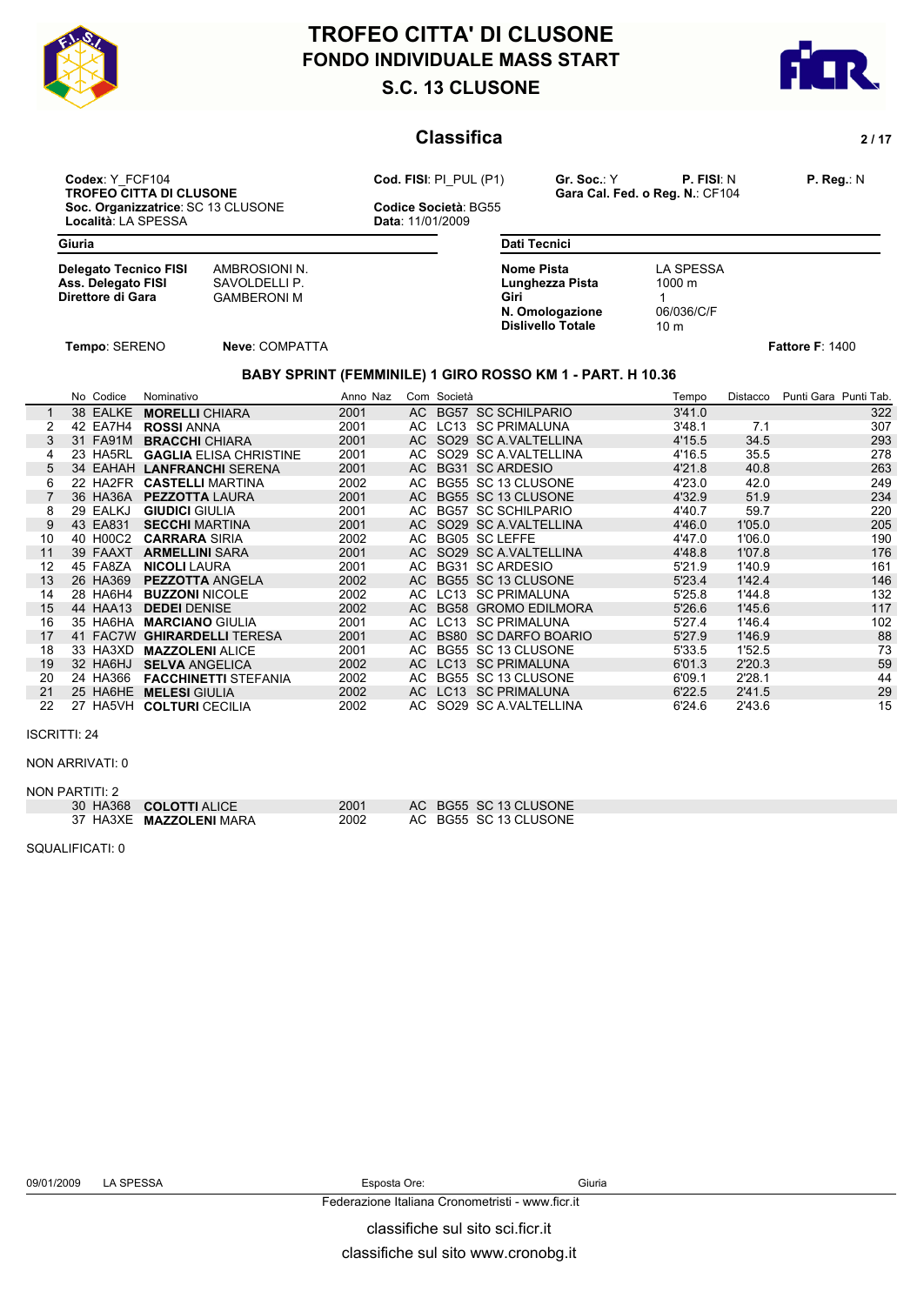



### **Classifica** 3/17

**Codex**: B\_FCF104 **Cod. FISI**: PI\_PUL (P1) **Gr. Soc.**: Y **P. FISI**: N **P. Reg.**: N **Soc. Organizzatrice**: SC 13 CLUSONE **Codice Società**: Località: LA SPESSA **CODICAL ENCLUSONE** 

**TROFEO CITTA DI CALCULTE DI CONSTRUENTE DI CONSTRUENCE CONSTRUENCE CONSTRUENCE CONSTRUENCE CONSTRUENCE CONSTRUENCE CONSTRUENCE CONSTRUENCE CONSTRUENCE CONSTRUENCE CONSTRUENCE CONSTRUENCE CONSTRUENCE CONSTRUENCE CONSTRUENC** 

Località: LA SPESSA

**Giuria**

| AMBROSIONI N.<br>SAVOLDELLI P. |
|--------------------------------|
| <b>GAMBERONI M</b>             |
|                                |

**SAVOLDELLI P. CAMBERONI M** GAMBERONI M

**Dati Tecnici Nome Pista** LA SPESSA<br> **Lunghezza Pista** 1300 m **Lunghezza Pista Giri** 1 **1 N. Omologazione** 06/036/C/F<br> **Dislivello Totale** 30 m **Dislivello Totale** 

**Tempo**: SERENO **Neve**: COMPATTA **Fattore F**: 1400

## **BABY (FEMMINILE) 1 GIRO GIALLO KM 1,3 - PART. H 10.42**

|    |    | No Codice       | Nominativo                    | Anno Naz |      | Com Società |                            | Tempo  | Distacco | Punti Gara Punti Tab. |
|----|----|-----------------|-------------------------------|----------|------|-------------|----------------------------|--------|----------|-----------------------|
|    |    | 63 EA9PE        | <b>COLOMBO LAURA</b>          | 1999     |      |             | AC LC13 SC PRIMALUNA       | 4'43.8 |          | 328                   |
| 2  |    | 46 EA0E0        | <b>PALAZZI VIRGINIA</b>       | 1999     | AC.  |             | BG55 SC 13 CLUSONE         | 4'48.2 | 4.4      | 316                   |
| 3  |    | 70 D01L3        | <b>MAJ VALENTINA</b>          | 2000     | AC.  |             | <b>BG57 SC SCHILPARIO</b>  | 4'49.9 | 6.1      | 305                   |
| 4  |    | 59 FAJF2        | <b>TRIBBIA MANILA</b>         | 2000     | AC.  |             | <b>BG15 SC VALSERINA</b>   | 5'08.0 | 24.2     | 293                   |
| 5  |    | 47 DATPY        | <b>MAZZOCCHI ALICE</b>        | 1999     | AC.  |             | <b>BG58 GROMO EDILMORA</b> | 5'14.0 | 30.2     | 281                   |
| 6  |    | 52 EA0EA        | <b>SANTUS DEBORAH</b>         | 2000     | AC.  |             | BG55 SC 13 CLUSONE         | 5'20.5 | 36.7     | 269                   |
|    |    | 60 DAA0V        | <b>SANTUS SARA</b>            | 1999     | AC.  |             | <b>BG58 GROMO EDILMORA</b> | 5'21.1 | 37.3     | 258                   |
| 8  |    | 62 FA8JT        | <b>ANTONIOLI JENNI</b>        | 1999     |      |             | AC SO29 SC A VALTELLINA    | 5'21.7 | 37.9     | 246                   |
| 9  | 49 | DATZC           | <b>RUDELLI ALICE</b>          | 1999     |      |             | AC BG55 SC 13 CLUSONE      | 5'33.0 | 49.2     | 234                   |
|    |    | <b>56 FAH5A</b> | <b>MILESI</b> CLAUDIA         | 2000     |      |             | AC BG34 SC RONCOBELLO      | 5'33.0 | 49.2     | 234                   |
| 11 |    | 50 EA8MX        | <b>PEROTTI SARA</b>           | 2000     |      |             | AC SO29 SC A VALTELLINA    | 5'51.7 | 1'07.9   | 211                   |
| 12 |    | 61 EACT7        | <b>TERZI ALESSIA</b>          | 2000     |      |             | AC BG58 GROMO EDILMORA     | 5'54.0 | 1'10.2   | 199                   |
| 13 |    |                 | 74 DAA0W MAZZOCCHI GIULIA     | 1999     |      |             | AC BG58 GROMO EDILMORA     | 5'59.3 | 1'15.5   | 187                   |
| 14 |    | 72 FA024        | <b>MILESI LETIZIA</b>         | 2000     |      |             | AC BG34 SC RONCOBELLO      | 6'06.0 | 1'22.2   | 176                   |
| 15 |    | 57 EAK4A        | <b>BENZONI   AURA</b>         | 1999     | AC.  |             | BG55 SC 13 CLUSONE         | 6'14.7 | 1'30.9   | 164                   |
| 16 |    | 64 EA2WF        | <b>CONGIA SARA</b>            | 1999     |      |             | AC BG55 SC 13 CLUSONE      | 6'17.2 | 1'33.4   | 152                   |
| 17 |    | 73 EA0E1        | <b>CASTELLANI SELENE</b>      | 1999     | AC.  |             | BG55 SC 13 CLUSONE         | 6'18.8 | 1'35.0   | 141                   |
| 18 |    | 55 HA367        | <b>PETROGALLI MARIA PAOLA</b> | 1999     |      |             | AC BG55 SC 13 CLUSONE      | 6'21.5 | 1'37.7   | 129                   |
| 19 |    | 48 FACC0        | <b>MAIOLANI AURORA</b>        | 2000     | AC   |             | SO29 SC A VALTELLINA       | 6'24.1 | 1'40.3   | 117                   |
| 20 |    | 53 DA2CP        | <b>QUADRATI SIMONA</b>        | 1999     |      |             | AC BG34 SC RONCOBELLO      | 6'25.5 | 1'41.7   | 105                   |
| 21 | 67 | HA7V6           | <b>GASPERI</b> GIOVANNA       | 2000     | AC.  |             | SO29 SC A VALTELLINA       | 6'32.8 | 1'49.0   | 94                    |
| 22 |    | 65 EACT5        | <b>TERZI GIULIA</b>           | 2000     | AC.  |             | BG58 GROMO EDILMORA        | 6'43.7 | 1'59.9   | 82                    |
| 23 |    | 66 HAF4E        | <b>DELLA PIETRA SARA</b>      | 1999     | AC.  |             | BG55 SC 13 CLUSONE         | 6'45.1 | 2'01.3   | 70                    |
| 24 |    | 54 HA9X7        | <b>MAJORI FRANCESCA</b>       | 1999     | AC . |             | SO29 SC A.VALTELLINA       | 6'55.4 | 2'11.6   | 59                    |
| 25 | 69 | FA6H0           | <b>CONFORTOLA FEDERICA</b>    | 2000     | AC.  |             | SO29 SC A VALTELLINA       | 7'17.1 | 2'33.3   | 47                    |
| 26 |    | 51 HA6FX        | <b>BUZZONI DENISE</b>         | 2000     | AC.  |             | LC13 SC PRIMALUNA          | 7'32.7 | 2'48.9   | 35                    |
| 27 |    | 58 HA455        | <b>GERVASONI SIMONA</b>       | 1999     | AC   |             | <b>BG34 SC RONCOBELLO</b>  | 7'42.1 | 2'58.3   | 23                    |
| 28 |    | 68 DAF06        | <b>FEDRIGA ILARIA</b>         | 2000     |      |             | AC BS80 SC DARFO BOARIO    | 8'08.4 | 3'24.6   | 12                    |

#### ISCRITTI: 29

#### NON ARRIVATI: 0

NON PARTITI: 1

71 EA0E9 **PASINI** CHIARA 2000 AC BG55 SC 13 CLUSONE

SQUALIFICATI: 0

Federazione Italiana Cronometristi - www.ficr.it

classifiche sul sito sci.ficr.it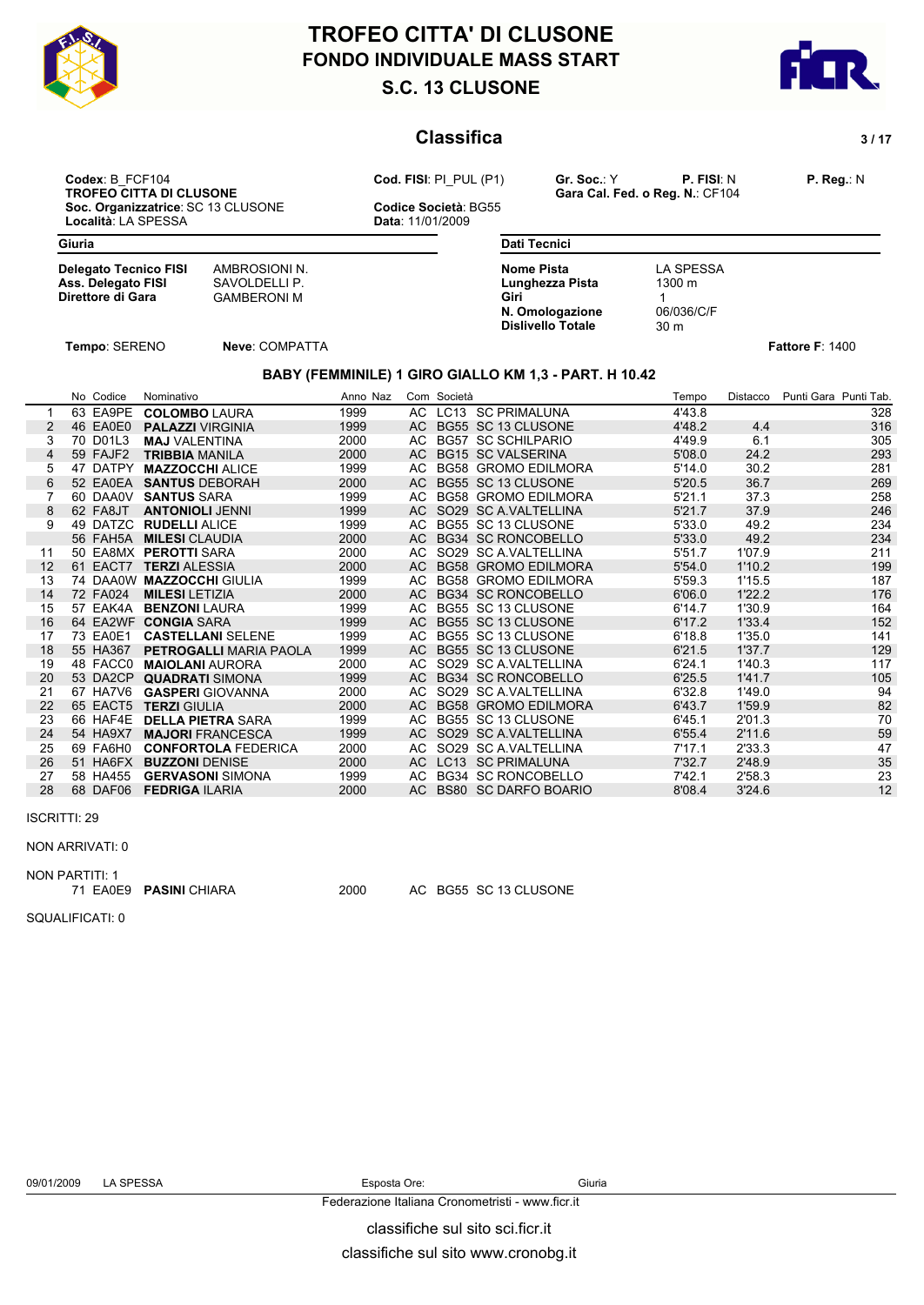

# **S.C. 13 CLUSONE FONDO INDIVIDUALE MASS START TROFEO CITTA' DI CLUSONE**



### **Classifica** 4/17

**Codex**: B\_MCF104 **Cod. FISI**: PI\_PUL (P1) **Gr. Soc.**: Y **P. FISI**: N **P. Reg.**: N **Soc. Organizzatrice**: SC 13 CLUSONE **Codice Società**: Località: LA SPESSA **CODICAL ENCLUSONE** Località: LA SPESSA

**TROFESCH CONSERVANT CALCUST CALCUS CARGAGE CALCUS CODE:**<br>Codice Società: BG55

**Delegato Tecnico FISI** AMBROSIONI N.<br> **Ass. Delegato FISI** SAVOLDELLI P.

**Direttore di Gara** GAMBERONI M

| <b>Dati Tecnici</b>      |                    |  |
|--------------------------|--------------------|--|
| Nome Pista               | LA SPESSA          |  |
| Lunghezza Pista          | $1300 \; \text{m}$ |  |
| Giri                     |                    |  |
| N. Omologazione          | 06/036/C/F         |  |
| <b>Dislivello Totale</b> | 30 <sub>m</sub>    |  |

**Tempo**: SERENO **Neve**: COMPATTA **Fattore F**: 1400

**Ass. Delegato FISI<br>Direttore di Gara** 

#### **BABY (MASCHILE) 1 GIRO GIALLO KM 1,3 - PART. H 10.50**

|                 | No Codice   | Nominativo                       | Anno Naz |      | Com Società |                           | Tempo   | Distacco | Punti Gara Punti Tab. |
|-----------------|-------------|----------------------------------|----------|------|-------------|---------------------------|---------|----------|-----------------------|
| $\mathbf{1}$    |             | 107 DAA5X MILESI LORENZO         | 1999     |      |             | AC BG34 SC RONCOBELLO     | 4'22.2  |          | 346                   |
| $\overline{2}$  |             | 100 DAAXZ SOSIO PIETRO           | 1999     |      |             | AC SO29 SC A.VALTELLINA   | 4'34.7  | 12.5     | 338                   |
|                 | 3 109 D0158 | <b>BONZI MATTIA</b>              | 1999     |      |             | AC BG05 SC LEFFE          | 4'38.6  | 16.4     | 331                   |
| $\overline{4}$  | 94 D0153    | <b>TIRABOSCHI ROBERTO</b>        | 1999     | AC.  |             | <b>BG05 SC LEFFE</b>      | 4'41.0  | 18.8     | 323                   |
| 5               |             | 95 EA2WY MAZZOCCHI DAVIDE        | 2000     |      |             | AC BG58 GROMO EDILMORA    | 4'46.3  | 24.1     | 316                   |
| 6               |             | 88 D0156 SALA MARCO              | 1999     | AC.  |             | <b>BG05 SC LEFFE</b>      | 4'57.1  | 34.9     | 308                   |
| 7               |             | 115 EAA3M PEDROTTI GIOELE        | 2000     |      |             | AC SO30 SC VALMALENCO     | 5'00.8  | 38.6     | 301                   |
| 8               |             | 76 EAHWO GUSMINI DAVIDE          | 2000     |      |             | AC BG55 SC 13 CLUSONE     | 5'09.6  | 47.4     | 293                   |
| 9               |             | 91 D015C BUTTIRONI ANGELO        | 1999     |      |             | AC BG05 SC LEFFE          | 5'12.3  | 50.1     | 286                   |
| 10              |             | 85 FAAEM COMPAGNONI LUCA         | 2000     |      |             | AC SO29 SC A VALTELLINA   | 5'14.6  | 52.4     | 278                   |
| 11              |             | 82 EA42W CASPANI RICCARDO        | 2000     | AC.  |             | SO39 POL. LE PRESE        | 5'15.7  | 53.5     | 271                   |
| 12 <sup>2</sup> |             | 121 EAE1P MILESI MATTEO          | 2000     |      |             | AC BG34 SC RONCOBELLO     | 5'18.1  | 55.9     | 263                   |
| 13              |             | 80 FA9EY COLA RICCARDO           | 2000     |      |             | AC SO29 SC A VALTELLINA   | 5'20.7  | 58.5     | 256                   |
| 14              |             | 97 EA7HC MARCIANO' ANDREA        | 1999     |      |             | AC LC13 SC PRIMALUNA      | 5'21.3  | 59.1     | 248                   |
| 15              |             | 117 FA9DK SOSIO GABRIELE         | 2000     |      |             | AC SO29 SC A VALTELLINA   | 5'26.3  | 1'04.1   | 241                   |
| 16              |             | 81 EAE1J MILESI ALEX             | 2000     | AC.  |             | <b>BG34 SC RONCOBELLO</b> | 5'27.9  | 1'05.7   | 233                   |
| 17              |             | 102 HA5W5 BEDOGNE' MATTEO        | 1999     | AC.  |             | SO29 SC A VALTELLINA      | 5'32.4  | 1'10.2   | 226                   |
| 18              |             | 92 CA7NR COMENSOLI DAVIDE        | 1999     | AC   |             | SO39 POL. LE PRESE        | 5'34.9  | 1'12.7   | 218                   |
| 19              |             | 103 FACMY RICETTI STEFANO        | 2000     |      |             | AC SO29 SC A VALTELLINA   | 5'50.3  | 1'28.1   | 211                   |
| 20              |             | 114 EA1KL SPECHENHAUSER LUCA     | 2000     |      |             | AC SO29 SC A VALTELLINA   | 5'54.2  | 1'32.0   | 203                   |
| 21              |             | 75 EAD09 SALVADORI PIETRO        | 2000     | AC.  |             | SO29 SC A VALTELLINA      | 5'56.4  | 1'34.2   | 196                   |
| 22              |             | 110 EAD0A COLTURI CLAUDIO        | 2000     | AC.  |             | SO29 SC A VALTELLINA      | 5'57.2  | 1'35.0   | 188                   |
| 23              |             | 113 EAE1Z SONZOGNI MICHELE       | 2000     | AC.  |             | <b>BG34 SC RONCOBELLO</b> | 5'58.1  | 1'35.9   | 181                   |
| 24              |             | 93 F00D2 SCANZI MATTEO           | 2000     |      |             | AC BG05 SC LEFFE          | 6'04.5  | 1'42.3   | 173                   |
| 25              |             | 116 HA4AP MARTINELLI ANDREA      | 1999     |      |             | AC SO29 SC A VALTELLINA   | 6'05.9  | 1'43.7   | 165                   |
| 26              |             | 84 HA5RZ ANTONIOLI SIMONE        | 2000     |      |             | AC SO29 SC A.VALTELLINA   | 6'06.6  | 1'44.4   | 158                   |
| 27              |             | 104 D01HA AGONI ANDREA           | 2000     |      |             | AC BG57 SC SCHILPARIO     | 6'07.5  | 1'45.3   | 150                   |
| 28              |             | 78 EAFY0 VISINI MATTEO           | 2000     | AC.  |             | BG55 SC 13 CLUSONE        | 6'08.6  | 1'46.4   | 143                   |
| 29              | 83 HA92F    | <b>MOLINARI MICHELE</b>          | 2000     | AC.  |             | SO29 SC A VALTELLINA      | 6'09.8  | 1'47.6   | 135                   |
| 30              |             | 106 HA4AP PEDRANZINI STEFANO     | 2000     | AC.  |             | SO29 SC A VALTELLINA      | 6'13.3  | 1'51.1   | 128                   |
| 31              |             | 96 HA4XK MANZONI FRANCESCO       | 2000     |      |             | AC SO29 SC A VALTELLINA   | 6'16.9  | 1'54.7   | 120                   |
| 32              |             | 98 EA0ED <b>BALDUZZI</b> ANTONIO | 2000     | AC.  |             | BG55 SC 13 CLUSONE        | 6'19.7  | 1'57.5   | 113                   |
| 33              |             | 90 D01HY LUSSANA NICOLA          | 2000     |      |             | AC BG57 SC SCHILPARIO     | 6'21.3  | 1'59.1   | 105                   |
| 34              | 105 FAC19   | <b>BERBENNI CAMILLO</b>          | 2000     |      |             | AC SO29 SC A VALTELLINA   | 6'24.2  | 2'02.0   | 98                    |
| 35              |             | 122 FA3RM MORSTABILINI LUCA      | 1999     | AC.  |             | BG55 SC 13 CLUSONE        | 6'25.4  | 2'03.2   | 90                    |
| 36              |             | 108 EAHVZ BARONCHELLI DIEGO      | 2000     | AC . |             | BG55 SC 13 CLUSONE        | 6'26.2  | 2'04.0   | 83                    |
| 37              |             | 87 EA42R RASTELLI NORMAN         | 2000     | AC   |             | SO39 POL. LE PRESE        | 6'27.1  | 2'04.9   | 75                    |
| 38              |             | 79 FA6MM FRANCESCHETTI STEFANO   | 2000     |      |             | AC SO29 SC A VALTELLINA   | 6'28.0  | 2'05.8   | 68                    |
| 39              |             | 119 D01L2 RIZZI MARCO            | 1999     |      |             | AC BG57 SC SCHILPARIO     | 6'29.3  | 2'07.1   |                       |
|                 |             | 77 H00C1 VITALI DAVIDE           | 1999     |      |             | AC BG05 SC LEFFE          | 6'46.1  | 2'23.9   | 60                    |
| 40              |             |                                  |          |      |             |                           |         |          | 53                    |
| 41              |             | 120 EA0EC PACCHIARINI GABRIELE   | 2000     |      |             | AC BG55 SC 13 CLUSONE     | 6'58.3  | 2'36.1   | 45                    |
| 42              |             | 89 FA9DK SECCHI NICOLA           | 2000     | AC.  |             | SO29 SC A VALTELLINA      | 7'04.0  | 2'41.8   | 38                    |
| 43              |             | 118 HA52Y SILVESTRI FILIPPO      | 2000     | AC   |             | SO01 SC LIVIGNO           | 7'05.2  | 2'43.0   | 30                    |
| 44              | 86 HA6Y7    | <b>GALLI LUCA</b>                | 2000     | AC.  |             | SO01 SC LIVIGNO           | 10'19.5 | 5'57.3   | 23                    |
| 45              |             | 99 EAN90 SAVOLDI MATTIA          | 1999     | AC.  |             | <b>BS91 CAI BRESCIA</b>   | 10'21.5 | 5'59.3   | 15                    |
| 46              |             | 112 HAF4D <b>BARZASI</b> MASSIMO | 2000     |      |             | AC BG55 SC 13 CLUSONE     | 13'09.5 | 8'47.3   | 8                     |

#### ISCRITTI: 48

NON ARRIVATI: 0

NON PARTITI: 2

| HA6FL<br><b>REGAZZONI</b> MATTIA<br>101 | 2000 | AC LC13 SC PRIMALUNA  |  |
|-----------------------------------------|------|-----------------------|--|
| 111 EAPTC <b>MAGRI</b> DOMENICO         | 2000 | AC BG57 SC SCHILPARIO |  |
|                                         |      |                       |  |

09/01/2009 LA SPESSA Esposta Ore: Giuria

Federazione Italiana Cronometristi - www.ficr.it

classifiche sul sito sci.ficr.it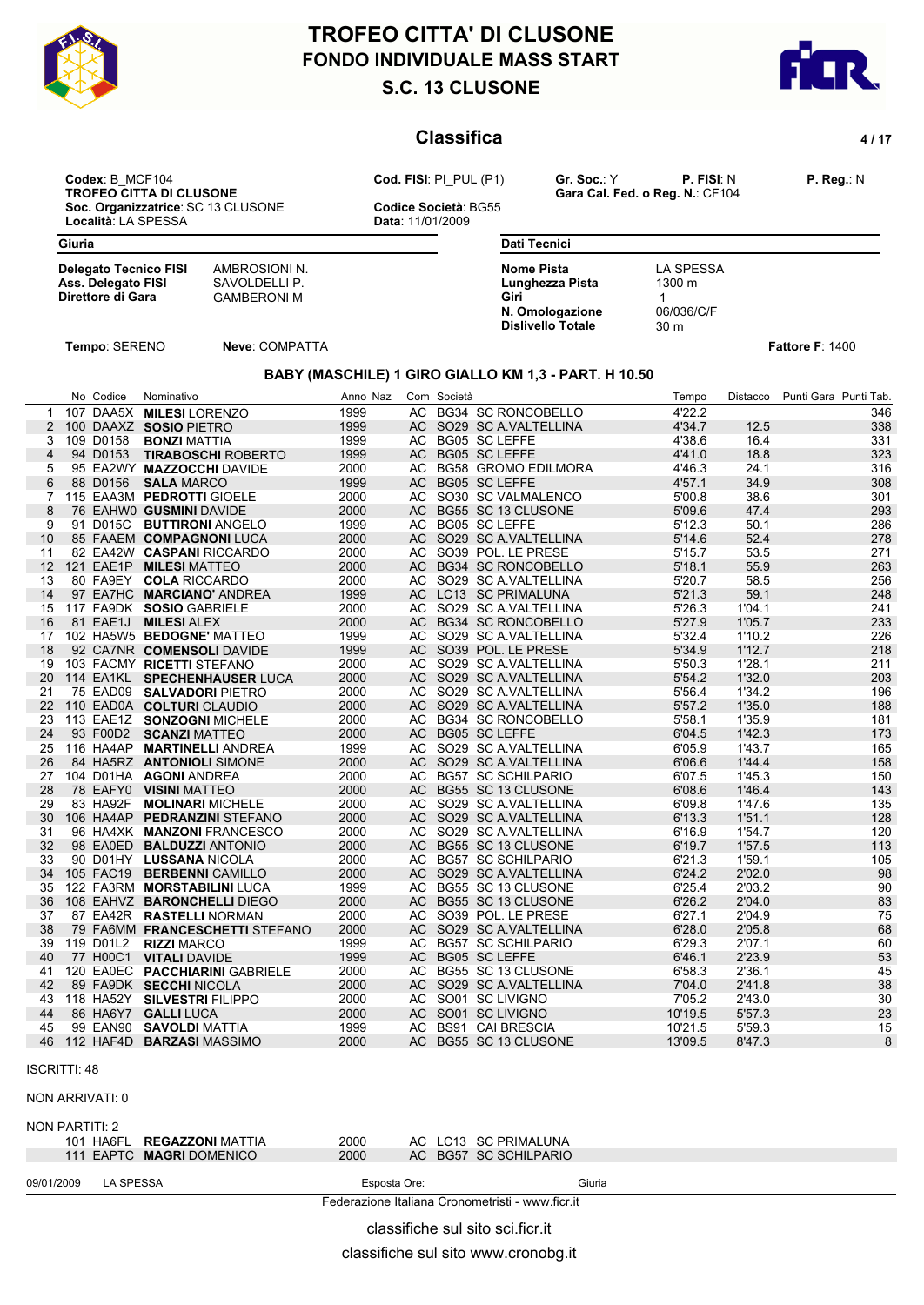



**Classifica** 5/17

SQUALIFICATI: 0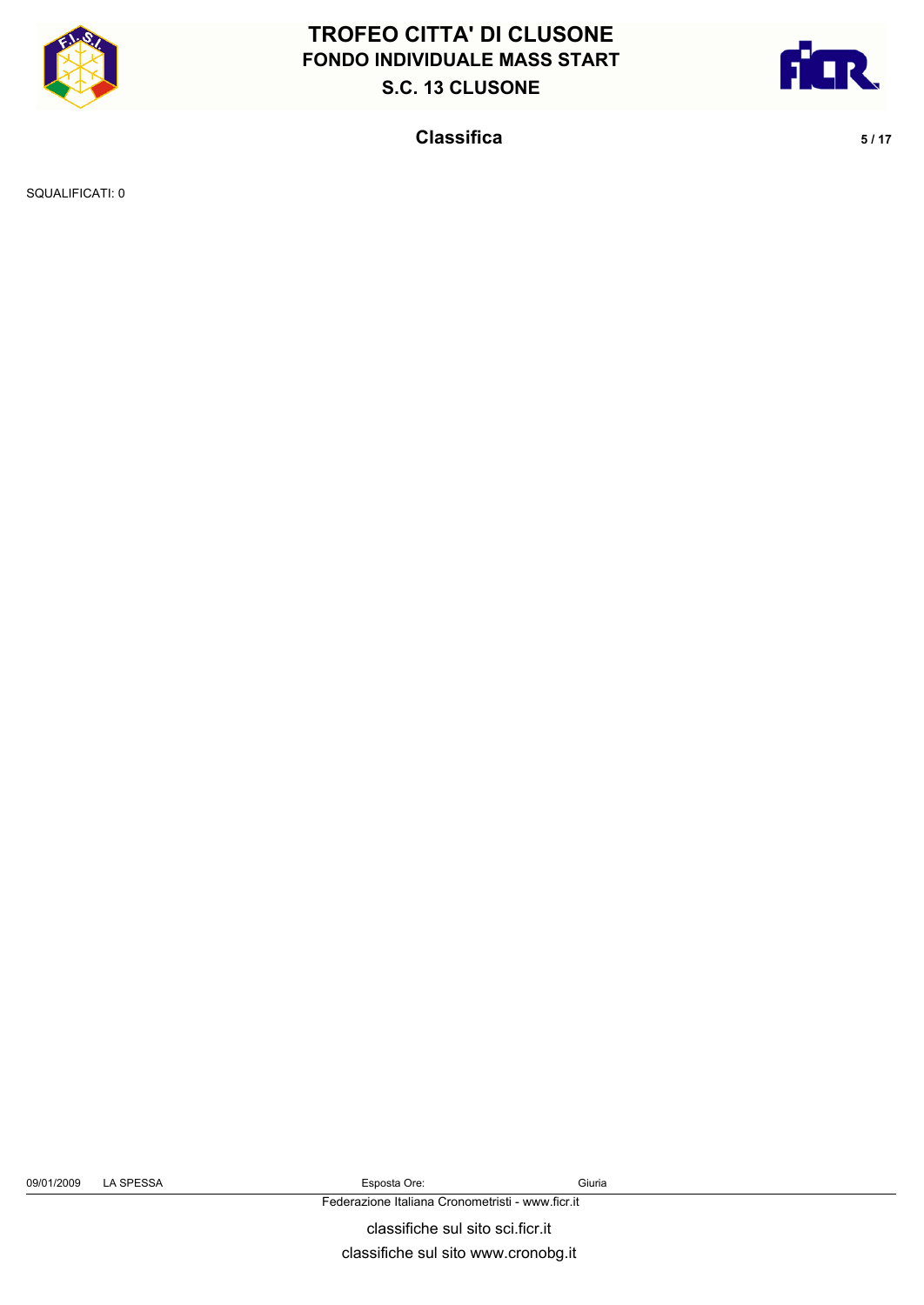

# **S.C. 13 CLUSONE FONDO INDIVIDUALE MASS START TROFEO CITTA' DI CLUSONE**



### **Classifica** 6/17

**Codex**: C\_FCF104 **Cod. FISI**: PI\_PUL (P1) **Gr. Soc.**: Y **P. FISI**: N **P. Reg.**: N **Soc. Organizzatrice**: SC 13 CLUSONE **Codice Società**: Località: LA SPESSA **CODICAL ENCLUSONE** Località: LA SPESSA

**TROFEO CITTA DI CALCULTE DI CONSTRUENTE DI CONSTRUENCE CONSTRUENCE CONSTRUENCE CONSTRUENCE CONSTRUENCE CONSTRUENCE CONSTRUENCE CONSTRUENCE CONSTRUENCE CONSTRUENCE CONSTRUENCE CONSTRUENCE CONSTRUENCE CONSTRUENCE CONSTRUENC** 

**Delegato Tecnico FISI** AMBROSIONI N.<br> **Ass. Delegato FISI** SAVOLDELLI P.

**Direttore di Gara** GAMBERONI M

| <b>Dati Tecnici</b>      |            |  |
|--------------------------|------------|--|
| <b>Nome Pista</b>        | LA SPESSA  |  |
| Lunghezza Pista          | 2500 m     |  |
| Giri                     |            |  |
| N. Omologazione          | 06/036/C/F |  |
| <b>Dislivello Totale</b> | 45 m       |  |

**Tempo**: SERENO **Neve**: COMPATTA **Fattore F**: 1400

**Ass. Delegato FISI<br>Direttore di Gara** 

#### **CUCCIOLI (FEMMINILE) 2 GIRI VERDI KM 2.5 - PART. H 10.58**

|    | No Codice   | Nominativo                       | Anno Naz |     | Com Società |                         | Tempo   | Distacco         | Punti Gara Punti Tab. |
|----|-------------|----------------------------------|----------|-----|-------------|-------------------------|---------|------------------|-----------------------|
|    |             | 1 143 CA23H GERVASONI FEDERICA   | 1997     |     |             | AC BG34 SC RONCOBELLO   | 9'15.5  |                  | 345                   |
|    |             | 2 124 DA3HL CARRARA ELENA        | 1998     |     |             | AC BG55 SC 13 CLUSONE   | 9'17.4  | 1.9              | 337                   |
|    |             | 3 127 DA3HH BELLINI MARTINA      | 1998     |     |             | AC BG55 SC 13 CLUSONE   | 9'18.6  | 3.1              | 330                   |
|    | 4 155 EA2F0 | <b>MORSTABILINI SONIA</b>        | 1997     |     |             | AC BG58 GROMO EDILMORA  | 9'45.2  | 29.7             | 322                   |
|    | 5 158 C08R2 | <b>ROSSI</b> CHIARA              | 1997     |     |             | AC LC13 SC PRIMALUNA    | 9'48.1  | 32.6             | 314                   |
|    |             | 6 154 EA8DA VIVIANI MARTINA      | 1997     |     |             | AC SO01 SC LIVIGNO      | 9'50.4  | 34.9             | 307                   |
|    |             | 161 C01LE TIRABOSCHI LAURA       | 1998     |     |             | AC BG05 SC LEFFE        | 9'52.1  | 36.6             | 299                   |
|    |             | 8 152 DA6XM BORMOLINI CAMILLA    | 1997     |     |             | AC SO01 SC LIVIGNO      | 9'56.2  | 40.7             | 291                   |
| 9  |             | 162 DA3H8 GOBBI IRENE            | 1997     |     |             | AC BG55 SC 13 CLUSONE   | 9'59.1  | 43.6             | 284                   |
| 10 |             | 168 CA700 DEI CAS FRANCESCA      | 1997     |     |             | AC SO29 SC A VALTELLINA | 10'04.1 | 48.6             | 276                   |
| 11 |             | 164 CA4KY VESCOVO LISA           | 1998     |     |             | AC SO30 SC VALMALENCO   | 10'05.3 | 49.8             | 268                   |
|    |             | 12 151 A04MD GENZIANI ALICE      | 1998     |     |             | AC BG57 SC SCHILPARIO   | 10'06.4 | 50.9             | 261                   |
|    |             | 13 167 D015D GELMI CHIARA        | 1997     |     |             | AC BG05 SC LEFFE        | 10'08.6 | 53.1             | 253                   |
|    |             | 14 132 DAFOV ZINI MICHELA        | 1998     |     |             | AC SO01 SC LIVIGNO      | 10'18.0 | 1'02.5           | 245                   |
|    |             | 15 150 EA1LF PEDRANZINI SARA     | 1998     |     |             | AC SO29 SC A VALTELLINA | 10'19.2 | 1'03.7           | 238                   |
|    |             | 16 165 CADLC DELLA VALLE LUCIA   | 1997     |     |             | AC SO39 POL. LE PRESE   | 10'24.6 | 1'09.1           | 230                   |
|    |             | 17 125 DAE54 GAGLIA CHIARA       | 1998     |     |             | AC SO29 SC A.VALTELLINA | 10'26.6 | 1'11.1           | 222                   |
| 18 |             | 136 CORC6 SAVOLDELLI ANGELA      | 1997     |     |             | AC BG55 SC 13 CLUSONE   | 10'34.1 | 1'18.6           | 215                   |
| 19 |             | 145 DAF0P CUSINI VALENTINA       | 1998     |     |             | AC SO01 SC LIVIGNO      | 10'39.8 | 1'24.3           | 207                   |
| 20 |             | 148 EA8AW ZINI VITTORIA          | 1998     | AC  |             | SO01 SC LIVIGNO         | 10'41.1 | 1'25.6           | 199                   |
| 21 |             | 139 C01HA VALLE ALESSIA          | 1998     |     |             | AC BG05 SC LEFFE        | 10'46.0 | 1'30.5           | 192                   |
|    |             | 22 137 DA9PE GIANATI MELISSA     |          |     |             |                         |         |                  |                       |
|    |             |                                  | 1998     |     |             | AC BG34 SC RONCOBELLO   | 10'49.6 | 1'34.1<br>1'42.2 | 184                   |
|    |             | 23 153 EA9HD COLA GIULIA         | 1997     |     |             | AC SO29 SC A VALTELLINA | 10'57.7 |                  | 176                   |
| 24 |             | 157 A04ME MORELLI VALENTINA      | 1998     |     |             | AC BG57 SC SCHILPARIO   | 11'01.2 | 1'45.7           | 169                   |
|    |             | 25 123 DAC7M CONFORTOLA CONSUELO | 1997     |     |             | AC SO01 SC LIVIGNO      | 11'07.4 | 1'51.9           | 161                   |
| 26 |             | 133 CA4KW BRICALLI NICOLE        | 1998     |     |             | AC SO30 SC VALMALENCO   | 11'15.5 | 2'00.0           | 153                   |
|    |             | 27 134 D01HX GIUDICI LAURA       | 1998     |     |             | AC BG57 SC SCHILPARIO   | 11'19.4 | 2'03.9           | 146                   |
| 28 |             | 140 FAFHT COMPAGNONI MARIA       | 1997     | AC. |             | SO29 SC A.VALTELLINA    | 11'22.6 | 2'07.1           | 138                   |
| 29 |             | 126 DAH00 SANTUS ROBERTA         | 1998     |     |             | AC BG58 GROMO EDILMORA  | 11'23.6 | 2'08.1           | 130                   |
|    |             | 30 156 D01HW GIUDICI SILVIA      | 1997     |     |             | AC BG57 SC SCHILPARIO   | 11'24.0 | 2'08.5           | 123                   |
| 31 |             | 142 DAACV PEDRETTI SILVIA        | 1998     |     |             | AC BS91 CAI BRESCIA     | 11'33.2 | 2'17.7           | 115                   |
| 32 |             | 130 DAACP PEDRETTI GIULIA        | 1997     |     |             | AC BS91 CAI BRESCIA     | 11'46.6 | 2'31.1           | 107                   |
| 33 |             | 149 DAFOE CUSINI CLARISSA        | 1998     | AC  |             | SO01 SC LIVIGNO         | 12'04.9 | 2'49.4           | 100                   |
|    |             | 34 163 EA8D8 SILVESTRI DESIREE'  | 1997     |     |             | AC SO01 SC LIVIGNO      | 12'12.8 | 2'57.3           | 92                    |
|    |             | 35 128 HA635 CUSINI DEBORA       | 1998     |     |             | AC SO01 SC LIVIGNO      | 12'26.6 | 3'11.1           | 84                    |
| 36 | 129 FA9N6   | <b>DEI CAS ELEONORA</b>          | 1998     |     |             | AC SO29 SC A VALTELLINA | 12'31.0 | 3'15.5           | 77                    |
| 37 |             | 135 DA26T MILESI SONIA           | 1998     |     |             | AC BG34 SC RONCOBELLO   | 12'33.8 | 3'18.3           | 69                    |
| 38 |             | 166 CADM5 ZEZIOLA MARTINA        | 1997     | AC. |             | BS80 SC DARFO BOARIO    | 12'46.5 | 3'31.0           | 61                    |
|    |             | 39 159 DAW8H BONETTI ANNA        | 1998     |     |             | AC BG58 GROMO EDILMORA  | 13'08.3 | 3'52.8           | 54                    |
| 40 |             | 141 CANAH MAGGI CAMILLA          | 1998     |     |             | AC BS91 CAI BRESCIA     | 13'09.5 | 3'54.0           | 46                    |
|    |             | 41 146 C021H GIUDICI TAMARA      | 1998     |     |             | AC BG57 SC SCHILPARIO   | 13'12.0 | 3'56.5           | 38                    |
| 42 |             | 160 DAFOW CUSINI ELENA           | 1998     | AC. |             | SO01 SC LIVIGNO         | 13'20.7 | 4'05.2           | 31                    |
| 43 |             | 138 EA8AP LAZZERI ANNALISA       | 1998     | AC  |             | SO01 SC LIVIGNO         | 13'30.3 | 4'14.8           | 23                    |
| 44 |             | 147 HA1VF <b>IMBERTI</b> NICOLE  | 1998     | AC. |             | <b>BG31 SC ARDESIO</b>  | 14'03.4 | 4'47.9           | 15                    |
|    |             | 45 131 EAPAO GHIRARDELLI MARTA   | 1998     |     |             | AC BS80 SC DARFO BOARIO | 14'07.7 | 4'52.2           | 8                     |

#### ISCRITTI: 46

NON ARRIVATI: 0

NON PARTITI: 1

144 A04HX COLOTTI ELENA 1997 AC BG55 SC 13 CLUSONE

SQUALIFICATI: 0

09/01/2009 LA SPESSA Esposta Ore: Giuria

Federazione Italiana Cronometristi - www.ficr.it

classifiche sul sito sci.ficr.it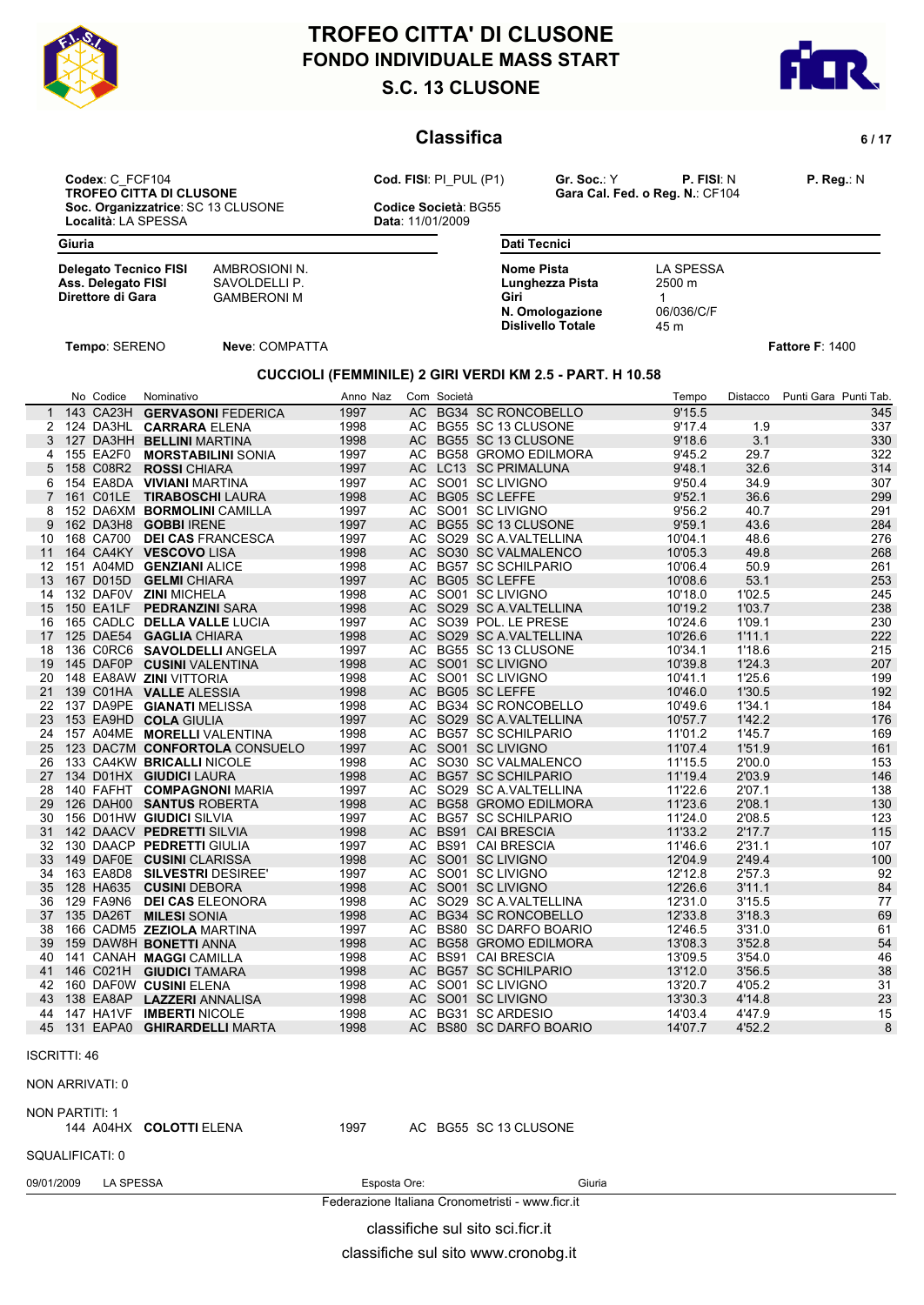

# **S.C. 13 CLUSONE FONDO INDIVIDUALE MASS START DESCRIPTION OF LABOUR START TROFEO CITTA' DI CLUSONE**



### **Classifica** *7/17*

**Codex**: C\_MCF104 **Cod. FISI**: PI\_PUL (P1) **Gr. Soc.**: Y **P. FISI**: N **P. Reg.**: N **Soc. Organizzatrice**: SC 13 CLUSONE **Codice Società**: Località: LA SPESSA **CODICAL ENCLUSONE** Località: LA SPESSA

**TROFESCH CONSERVANT CALCUST CALCUS CARGAGE CALCUS CODE:**<br>Codice Società: BG55

**Delegato Tecnico FISI** AMBROSIONI N.<br> **Ass. Delegato FISI** SAVOLDELLI P.

**Direttore di Gara** GAMBERONI M

| <b>Dati Tecnici</b>                                                                  |                                                       |  |
|--------------------------------------------------------------------------------------|-------------------------------------------------------|--|
| Nome Pista<br>Lunghezza Pista<br>Giri<br>N. Omologazione<br><b>Dislivello Totale</b> | LA SPESSA<br>$2500 \; \text{m}$<br>06/036/C/F<br>45 m |  |

**Tempo**: SERENO **Neve**: COMPATTA **Fattore F**: 1400

**Ass. Delegato FISI<br>Direttore di Gara** 

#### **CUCCIOLI (MASCHILE) 2 GIRI VERDI KM 2.5 - PART. H 11.08**

|                   | No Codice | Nominativo                           | Anno Naz     | Com       | Società |                           | Tempo   | Distacco | Punti Gara Punti Tab. |
|-------------------|-----------|--------------------------------------|--------------|-----------|---------|---------------------------|---------|----------|-----------------------|
| 1                 | 192 CA23J | <b>MILESI LUCA</b>                   | 1997         | AC        |         | <b>BG34 SC RONCOBELLO</b> | 8'32.5  |          | 355                   |
| 2                 | 187 D0157 | <b>BONZI PATRICK</b>                 | 1998         | <b>AC</b> |         | <b>BG05 SC LEFFE</b>      | 8'43.2  | 10.7     | 349                   |
| 3                 |           | 184 CAK2E GORETTI PIETRO             | 1997         |           |         | AC LC11 SC VALSASSINA     | 8'48.4  | 15.9     | 342                   |
| 4                 | 217 C08PY | <b>BARUFFALDI MATTEO</b>             | 1997         | AC        |         | LC13 SC PRIMALUNA         | 8'49.6  | 17.1     | 336                   |
| 5                 |           | 183 CA72N ARMELLINI MATTIA           | 1997         | AC.       |         | SO29 SC A VALTELLINA      | 8'50.4  | 17.9     | 329                   |
| 6                 | 197 CA725 | <b>MAGATELLI SIMONE</b>              | 1997         | AC        |         | SO29 SC A.VALTELLINA      | 8'55.6  | 23.1     | 323                   |
| 7                 | 173 C0R9E | <b>SCANDELLA GABRIELE</b>            | 1997         | AC        |         | BG55 SC 13 CLUSONE        | 9'05.0  | 32.5     | 316                   |
| 8                 | 170 A04FR | <b>CASTELLI NICOLA</b>               | 1997         | AC        |         | BG55 SC 13 CLUSONE        | 9'13.9  | 41.4     | 310                   |
| 9                 |           | 169 AA9PZ ANDREINI SILVIO            | 1997         | AC.       |         | SO30 SC VALMALENCO        | 9'30.8  | 58.3     | 303                   |
| 10                | 188 EA93C | <b>CANTONI LUCA</b>                  | 1997         | AC        |         | SO29 SC A VALTELLINA      | 9'38.6  | 1'06.1   | 297                   |
| 11                |           | 178 DAF0M GALLI LUCA                 | 1997         | AC        |         | SO01 SC LIVIGNO           | 9'40.0  | 1'07.5   | 290                   |
| $12 \overline{ }$ | 203 C08R1 | <b>ROSSI ANTONIO</b>                 | 1997         | AC.       |         | LC13 SC PRIMALUNA         | 9'43.1  | 1'10.6   | 284                   |
| 13                | 210 AA9PY | <b>ANDREINI PAOLO</b>                | 1997         | AC.       |         | SO30 SC VALMALENCO        | 9'45.1  | 1'12.6   | 278                   |
| 14                |           | 211 AAKH4 VERZEROLI MATTEO           | 1997         | AC        |         | <b>BG31 SC ARDESIO</b>    | 9'51.9  | 1'19.4   | 271                   |
| 15                |           | 199 DA4RC MARONI GIOVANNI            | 1998         | AC.       |         | LC11 SC VALSASSINA        | 9'54.6  | 1'22.1   | 265                   |
| 16                |           | 182 CAMT0 CONFORTOLA JURI            | 1997         | AC        |         | SO01 SC LIVIGNO           | 9'58.4  | 1'25.9   | 258                   |
| 17                | 225 FA2TY | <b>SCANZI FEDERICO</b>               | 1998         | AC        |         | <b>BG15 SC VALSERINA</b>  | 9'59.7  | 1'27.2   | 252                   |
| 18                |           | 186 DAALM SCHENA STEFANO             | 1998         | AC.       |         | SO30 SC VALMALENCO        | 10'07.0 | 1'34.5   | 245                   |
| 19                |           | 222 CAVYL PLATI MATTEO               | 1998         | AC.       |         | LC11 SC VALSASSINA        | 10'07.8 | 1'35.3   | 239                   |
| 20                |           | 193 FAMAM BARBENI SAMUEL             | 1998         | AC.       |         | BG31 SC ARDESIO           | 10'08.6 | 1'36.1   | 232                   |
| 21                |           | 185 DA2FL CURTI ALEX                 | 1998         | AC        |         | <b>BG34 SC RONCOBELLO</b> | 10'13.0 | 1'40.5   | 226                   |
| 22                | 208 D018L | <b>BONALDI CARLO</b>                 | 1997         | AC        |         | <b>BG15 SC VALSERINA</b>  | 10'14.2 | 1'41.7   | 219                   |
| 23                |           | 198 DA8ZM VITALINI MATTEO            | 1998         | AC.       |         | SO29 SC A VALTELLINA      | 10'17.6 | 1'45.1   | 213                   |
| 24                |           | 213 FA2AE SCANDELLA PIETRO           | 1997         | AC.       |         | BG55 SC 13 CLUSONE        | 10'19.6 | 1'47.1   | 207                   |
| 25                | 206 A03T2 | <b>CARRARA PATRICK</b>               | 1997         | AC        |         | <b>BG15 SC VALSERINA</b>  | 10'20.5 | 1'48.0   | 200                   |
| 26                | 224 D0667 | <b>MARONI MATTEO</b>                 | 1997         | AC        |         | LC13 SC PRIMALUNA         | 10'23.7 | 1'51.2   | 194                   |
| 27                |           | 191 DA26W FUSTINONI LORENZO          | 1997         | AC        |         | BG34 SC RONCOBELLO        | 10'34.5 | 2'02.0   | 187                   |
| 28                |           | 177 DA26R MILESI STEFANO             | 1998         | AC        |         | <b>BG34 SC RONCOBELLO</b> | 10'35.5 | 2'03.0   | 181                   |
| 29                |           | 189 HA3RX FORNONI ETHAN              | 1998         | AC.       |         | BG31 SC ARDESIO           | 10'36.7 | 2'04.2   | 174                   |
| 30                |           | 215 DA2FK <b>GERVASONI</b> CHRISTIAN | 1998         | AC.       |         | <b>BG34 SC RONCOBELLO</b> | 10'39.2 | 2'06.7   | 168                   |
| 31                |           | 212 DA2FH MILESI IVAN                | 1998         | AC.       |         | <b>BG34 SC RONCOBELLO</b> | 10'41.9 |          | 161                   |
|                   |           |                                      |              |           |         |                           |         | 2'09.4   |                       |
| 32 <sup>2</sup>   | 194 HA3T1 | <b>MORSTABILINI ANDREA</b>           | 1998         | AC        |         | <b>BG31 SC ARDESIO</b>    | 10'43.9 | 2'11.4   | 155                   |
| 33                | 172 EA5JN | <b>FORNONI SIMONE</b>                | 1998         | AC.       |         | BG58 GROMO EDILMORA       | 10'53.1 | 2'20.6   | 148                   |
| 34                | 223 C0R96 | <b>SANTINELLI SIMONE</b>             | 1998         | AC        |         | BG55 SC 13 CLUSONE        | 10'54.2 | 2'21.7   | 142                   |
| 35                | 195 FA905 | <b>LANFRANCHI JACOPO</b>             | 1998         | AC        |         | SO29 SC A VALTELLINA      | 10'57.5 | 2'25.0   | 136                   |
| 36                | 202 HA14R | <b>FURLAN MATTEO</b>                 | 1998         | AC        |         | BS60 POL. VOBARNO         | 11'02.4 | 2'29.9   | 129                   |
| 37                | 201 FA61J | <b>BORMOLINI TEO</b>                 | 1997         | AC        |         | SO01 SC LIVIGNO           | 11'07.5 | 2'35.0   | 123                   |
| 38                |           | 221 C01NM CAVAGNA ISAAC              | 1997         | AC        |         | <b>BG15 SC VALSERINA</b>  | 11'11.3 | 2'38.8   | 116                   |
| 39                |           | 196 DAAWE GURINI RUDY                | 1998         | AC        |         | SO01 SC LIVIGNO           | 11'24.9 | 2'52.4   | 110                   |
| 40                |           | 218 DAF0R CUSINI DILAN               | 1998         | AC        |         | SO01 SC LIVIGNO           | 11'27.2 | 2'54.7   | 103                   |
| 41                |           | 216 DA3HF VISINI ROBERTO             | 1998         | AC        |         | BG55 SC 13 CLUSONE        | 11'28.3 | 2'55.8   | 97                    |
| 42                | 179 DA2FJ | <b>GERVASONI DANIELE</b>             | 1998         | AC        |         | <b>BG34 SC RONCOBELLO</b> | 11'29.1 | 2'56.6   | 90                    |
| 43                |           | 176 DA6FV PONTI TOMMASO              | 1997         | AC.       |         | SO01 SC LIVIGNO           | 11'37.1 | 3'04.6   | 84                    |
| 44                |           | 180 HA5LW SOSIO LORENZO              | 1998         | AC        |         | SO29 SC A VALTELLINA      | 11'39.3 | 3'06.8   | 77                    |
| 45                |           | 209 HA7TZ COLA ROBERTO               | 1998         | AC        |         | SO29 SC A VALTELLINA      | 11'40.4 | 3'07.9   | 71                    |
| 46                | 207 CA4KZ | <b>PEDROTTI PATRIK</b>               | 1998         | AC        |         | SO30 SC VALMALENCO        | 11'42.2 | 3'09.7   | 65                    |
| 47                | 220 FAK54 | <b>GALLI OLIVIERO</b>                | 1998         | AC        |         | SO01 SC LIVIGNO           | 11'47.3 | 3'14.8   | 58                    |
| 48                |           | 171 HA68H CANTONI NICOLO'            | 1997         | AC        |         | SO01 SC LIVIGNO           | 12'05.3 | 3'32.8   | 52                    |
| 49                | 214 EA9PT | <b>RINALDI</b> ALESSANDRO            | 1997         | AC        |         | SO29 SC A.VALTELLINA      | 12'09.3 | 3'36.8   | 45                    |
| 50                |           | 205 EAHAN FORNONI MATTIA             | 1998         | AC        |         | <b>BG31 SC ARDESIO</b>    | 12'12.9 | 3'40.4   | 39                    |
| 51                |           | 174 CANA3 GORNI ETTORE               | 1997         | AC.       |         | <b>BS91 CAI BRESCIA</b>   | 12'28.5 | 3'56.0   | 32                    |
| 52                | 200 A04L2 | <b>ZANOTTI FRANCESCO</b>             | 1997         | AC        |         | BG55 SC 13 CLUSONE        | 12'43.0 | 4'10.5   | 26                    |
| 53                |           | 219 CADLV MAZZARINI DANIELE          | 1997         | AC        |         | BS80 SC DARFO BOARIO      | 13'13.6 | 4'41.1   | 19                    |
| 54                |           | 175 EA2WE CONGIA RICCARDO            | 1997         | AC        |         | BG55 SC 13 CLUSONE        | 13'15.3 | 4'42.8   | 13                    |
| 55                |           | 204 EA0DW ROSSI EMANUELE             | 1998         | AC        |         | BG55 SC 13 CLUSONE        | 14'20.5 | 5'48.0   | 6                     |
| 09/01/2009        | LA SPESSA |                                      | Esposta Ore: |           |         | Giuria                    |         |          |                       |
|                   |           |                                      |              |           |         |                           |         |          |                       |

Federazione Italiana Cronometristi - www.ficr.it

classifiche sul sito sci.ficr.it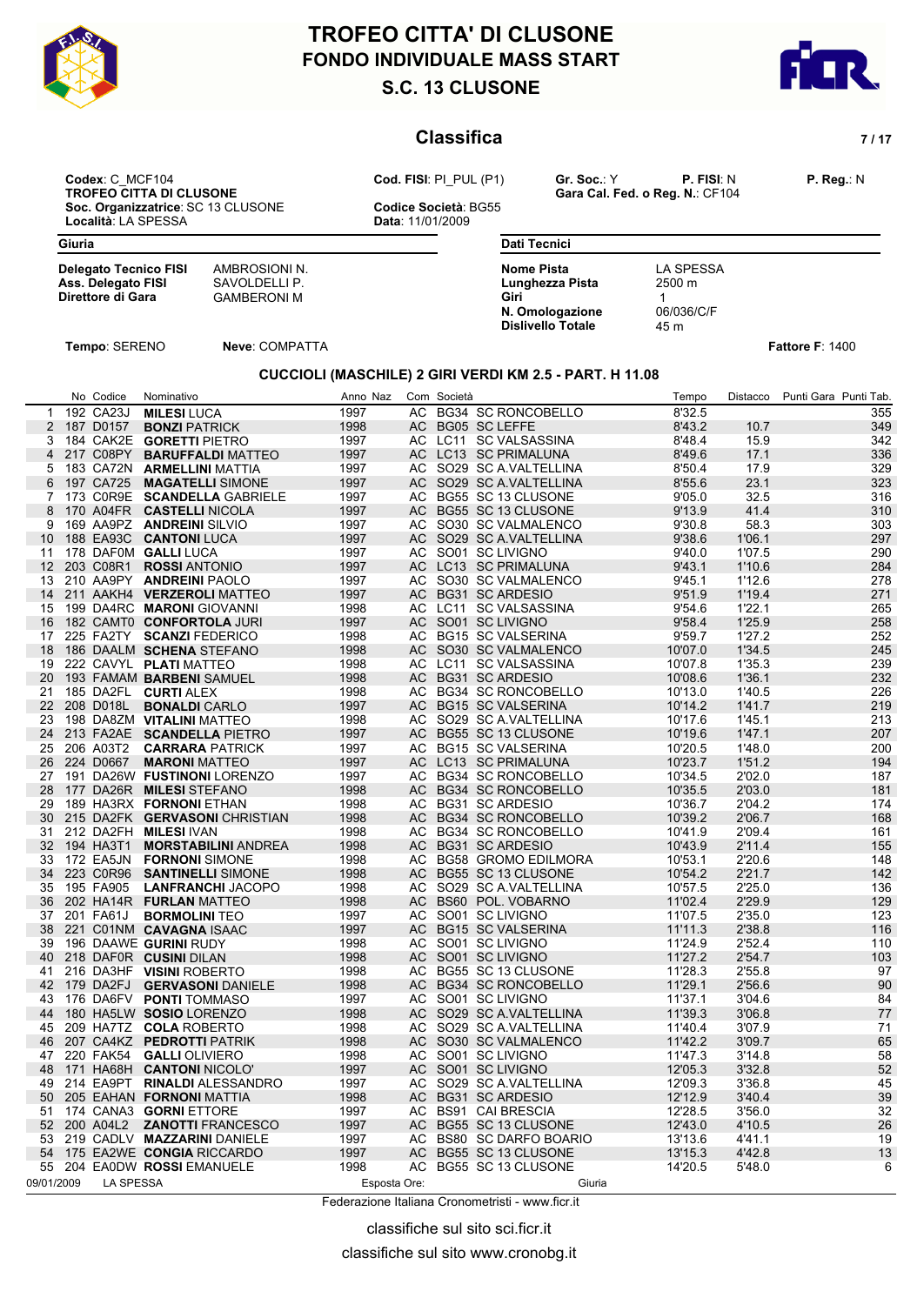



### **Classifica** 8/17

ISCRITTI: 57

NON ARRIVATI: 0

NON PARTITI: 2

| 181 EA2F2 <b>OPRANDI</b> MATTEO | 1998 | AC BG58 GROMO EDILMORA  |
|---------------------------------|------|-------------------------|
| 190 HAA9W POZZI ELIA            | 1998 | AC SO29 SC A VALTELLINA |

SQUALIFICATI: 0

09/01/2009 LA SPESSA Esposta Ore: Giuria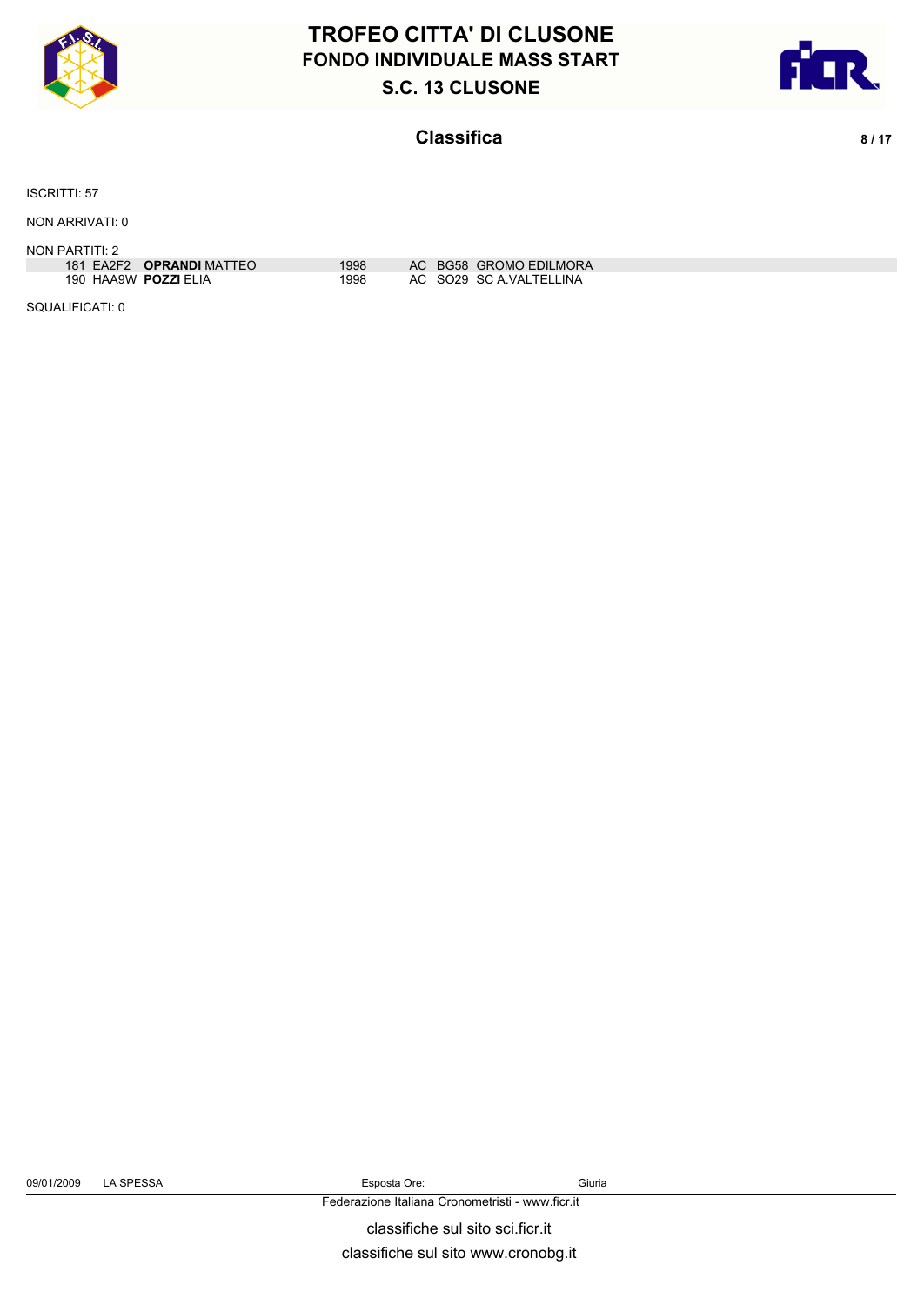



### **Classifica 9/17**

**Codex**: R\_FCF104 **Cod. FISI**: RI\_CHI (R2) **Gr. Soc.**: Y **P. FISI**: Y **P. Reg.**: N **Soc. Organizzatrice**: SC 13 CLUSONE **Codice Società**: Località: LA SPESSA **CODICAL ENCLUSONE** Località: LA SPESSA

**TROFEO CALCUS CALCUS CALCUS CALCUS CALCUS CONSUMED CONSUMERS**<br>Cara Cal. Fed. o Reg. N.: CF104

| Giuria                       |               |
|------------------------------|---------------|
| <b>Delegato Tecnico FISI</b> | AMBROSIONI N. |
| Ass. Delegato FISI           | SAVOLDELLI P. |

**Ass. Delegato FISI** SAVOLDELLI P.<br>Direttore di Gara GAMBERONI M **CAMBERONI M** GAMBERONI M

**Dati Tecnici Nome Pista** LA SPESSA<br> **Lunghezza Pista** 4000 m **Lunghezza Pista Giri** 2 **N. Omologazione** 06/036/C/F<br>**Dislivello Totale** 115 m **Dislivello Totale** 

**Tempo**: SERENO **Neve**: COMPATTA **Fattore F**: 1400

#### **RAGAZZI (FEMMINILE) 1 PICCOLO+1 GRANDE FUCSIA KM 4 PART. H 11.18**

| AC BG55 SC 13 CLUSONE<br>226 905PR<br>13'47.2<br>334<br><b>CARRARA ELISA</b><br>1996<br>AC LC11 SC VALSASSINA<br>324<br>237 A06W7<br>1996<br>14'07.9<br>20.7<br>2<br><b>BUSI CHIARA</b><br>BG55 SC 13 CLUSONE<br>229 A04L3<br><b>GUSMINI LAURA</b><br>1996<br>AC<br>14'12.1<br>24.9<br>314<br>BG55 SC 13 CLUSONE<br>238 A04HM PILOTTI SUSANNA<br>14'21.7<br>34.5<br>305<br>1995<br>AC.<br>4<br><b>BG34 SC RONCOBELLO</b><br>233 AACXN BOFFELLI CLAUDIA<br>14'25.3<br>38.1<br>295<br>1996<br>AC.<br>5<br>285<br>257 AA5NE ROCCA BEATRICE<br>1995<br>AC<br>SO29 SC A.VALTELLINA<br>14'32.3<br>45.1<br>SO01 SC LIVIGNO<br>275<br>250 EA8C1<br>1996<br>14'47.8<br>1'00.6<br><b>SILVESTRI LISA</b><br>AC.<br>AC<br>SO29 SC A VALTELLINA<br>14'48.8<br>1'01.6<br>265<br>231 AAK7D LAZZERI FRANCESCA<br>1996<br>8<br>251 CAA64<br>1995<br>AC.<br>SO29 SC A VALTELLINA<br>14'56.2<br>1'09.0<br>9<br><b>GASPERI ERICA</b><br>255<br>248 AAFE3<br>SO30 SC VALMALENCO<br>15'11.5<br>1'24.3<br>1996<br>AC<br>246<br><b>BRICALLI FRANCESCA</b><br>10 <sup>1</sup><br>245 AACXR ROVELLI GRETA<br><b>BG34 SC RONCOBELLO</b><br>15'12.4<br>1'25.2<br>236<br>1995<br>AC.<br>11<br><b>LC13 SC PRIMALUNA</b><br>15'18.5<br>1'31.3<br>256 D066H<br><b>SCHENA FRANCESCA</b><br>1995<br>AC.<br>226<br>12 <sup>7</sup><br>SO01 SC LIVIGNO<br>282 AACY3<br>1996<br>AC<br>15'23.8<br>1'36.6<br>216<br><b>ZINI CHIARA</b><br>13<br>249 CA4LH<br>BG55 SC 13 CLUSONE<br>15'24.6<br>1'37.4<br>AC<br>206<br><b>BISIGHINI MICHELA</b><br>1996<br>14<br>239 C022D<br>1'41.2<br>196<br>1996<br>AC.<br>BG58 GROMO EDILMORA<br>15'28.4<br><b>MAZZOCCHI DEBORAH</b><br>15<br>252 D066F<br>LC13 SC PRIMALUNA<br>187<br>AC.<br>15'32.6<br>1'45.4<br>16<br><b>BERGAMINI SARA</b><br>1995<br>228 C0228<br><b>BG58 GROMO EDILMORA</b><br>15'36.0<br>1'48.8<br>177<br><b>NEGRONI ANNA</b><br>1996<br>AC.<br>17<br>243 EA3Y2<br><b>COMPAGNONI JAEL</b><br>AC<br>SO29 SC A VALTELLINA<br>15'43.6<br>1'56.4<br>167<br>1995<br>18<br>258 EA3Y7<br>SO29 SC A VALTELLINA<br><b>COMPAGNONI LAILA</b><br>AC<br>15'44.4<br>1'57.2<br>157<br>19<br>1995<br>236 A04H7<br>BG55 SC 13 CLUSONE<br>15'45.2<br>1'58.0<br>147<br><b>GIUDICI LISA</b><br>1996<br>AC<br>20<br>234 D0669<br><b>DENTI ARISTEA</b><br>LC13 SC PRIMALUNA<br>1'58.9<br>1995<br>AC<br>15'46.1<br>138<br>21<br>235 A04L4<br><b>SAVOLDELLI ELISA</b><br>BG55 SC 13 CLUSONE<br>2'08.5<br>128<br>22<br>1995<br>AC.<br>15'55.7<br>242 A04N9<br><b>FORNONI CRISTINA</b><br><b>BG58 GROMO EDILMORA</b><br>16'05.1<br>2'17.9<br>118<br>23<br>1996<br>AC<br>SO29 SC A.VALTELLINA<br>2'21.5<br>253 DA8V2<br><b>LANFRANCHI ELENA</b><br>1996<br>AC<br>16'08.7<br>108<br>24<br>254 AA6ZX<br><b>RAINOLTER ILARIA</b><br>1996<br>AC.<br>SO29 SC A VALTELLINA<br>16'22.4<br>2'35.2<br>98<br>25<br>AC<br><b>BG58 GROMO EDILMORA</b><br>16'23.5<br>26<br>244 A04N8<br><b>VERZEROLI MONICA</b><br>1996<br>2'36.3<br>88<br>255 AACXP<br><b>MILESI</b> GIADA<br>AC<br><b>BG34 SC RONCOBELLO</b><br>16'30.0<br>2'42.8<br>27<br>1995<br>79<br><b>BG31 SC ARDESIO</b><br>246 AA7XX<br>AC<br>16'32.8<br>69<br><b>NANNI SOFIA</b><br>1996<br>2'45.6<br>28<br>AAKPR<br><b>GERVASONI LARA</b><br><b>BG34 SC RONCOBELLO</b><br>241<br>AC<br>16'57.0<br>3'09.8<br>59<br>29<br>1996<br>BG55 SC 13 CLUSONE<br>49<br>240 A04FP<br><b>STABILINI SERENA</b><br>17'49.9<br>4'02.7<br>30 <sup>°</sup><br>1996<br>AC<br>247 A04ND<br><b>ORSINI ALESSANDRA</b><br><b>BG58 GROMO EDILMORA</b><br>18'32.6<br>4'45.4<br>39<br>1996<br>AC.<br>31<br>29<br>230 AA1J0<br><b>CANTONI MARTINA</b><br>AC<br>SO29 SC A.VALTELLINA<br>5'08.4<br>32 <sup>2</sup><br>1996<br>18'55.6<br>SO01 SC LIVIGNO<br>232 HA54K<br><b>BORMOLINI GIULIA</b><br>1996<br>18'56.6<br>5'09.4<br>20<br>33<br>AC<br><b>BG34 SC RONCOBELLO</b><br>10<br>227 HAF3J<br><b>BIANCHI SARA</b><br>1995<br>AC.<br>21'35.9<br>7'48.7<br>34 |  | No Codice | Nominativo | Anno Naz | Com Società | Tempo | Distacco | Punti Gara Punti Tab. |
|---------------------------------------------------------------------------------------------------------------------------------------------------------------------------------------------------------------------------------------------------------------------------------------------------------------------------------------------------------------------------------------------------------------------------------------------------------------------------------------------------------------------------------------------------------------------------------------------------------------------------------------------------------------------------------------------------------------------------------------------------------------------------------------------------------------------------------------------------------------------------------------------------------------------------------------------------------------------------------------------------------------------------------------------------------------------------------------------------------------------------------------------------------------------------------------------------------------------------------------------------------------------------------------------------------------------------------------------------------------------------------------------------------------------------------------------------------------------------------------------------------------------------------------------------------------------------------------------------------------------------------------------------------------------------------------------------------------------------------------------------------------------------------------------------------------------------------------------------------------------------------------------------------------------------------------------------------------------------------------------------------------------------------------------------------------------------------------------------------------------------------------------------------------------------------------------------------------------------------------------------------------------------------------------------------------------------------------------------------------------------------------------------------------------------------------------------------------------------------------------------------------------------------------------------------------------------------------------------------------------------------------------------------------------------------------------------------------------------------------------------------------------------------------------------------------------------------------------------------------------------------------------------------------------------------------------------------------------------------------------------------------------------------------------------------------------------------------------------------------------------------------------------------------------------------------------------------------------------------------------------------------------------------------------------------------------------------------------------------------------------------------------------------------------------------------------------------------------------------------------------------------------------------------------------------------------------------------------------------------------------------------------------------------------------------------------------------------------------------------------------------------------------------------------------------------------------------------------------------------------------|--|-----------|------------|----------|-------------|-------|----------|-----------------------|
|                                                                                                                                                                                                                                                                                                                                                                                                                                                                                                                                                                                                                                                                                                                                                                                                                                                                                                                                                                                                                                                                                                                                                                                                                                                                                                                                                                                                                                                                                                                                                                                                                                                                                                                                                                                                                                                                                                                                                                                                                                                                                                                                                                                                                                                                                                                                                                                                                                                                                                                                                                                                                                                                                                                                                                                                                                                                                                                                                                                                                                                                                                                                                                                                                                                                                                                                                                                                                                                                                                                                                                                                                                                                                                                                                                                                                                                                           |  |           |            |          |             |       |          |                       |
|                                                                                                                                                                                                                                                                                                                                                                                                                                                                                                                                                                                                                                                                                                                                                                                                                                                                                                                                                                                                                                                                                                                                                                                                                                                                                                                                                                                                                                                                                                                                                                                                                                                                                                                                                                                                                                                                                                                                                                                                                                                                                                                                                                                                                                                                                                                                                                                                                                                                                                                                                                                                                                                                                                                                                                                                                                                                                                                                                                                                                                                                                                                                                                                                                                                                                                                                                                                                                                                                                                                                                                                                                                                                                                                                                                                                                                                                           |  |           |            |          |             |       |          |                       |
|                                                                                                                                                                                                                                                                                                                                                                                                                                                                                                                                                                                                                                                                                                                                                                                                                                                                                                                                                                                                                                                                                                                                                                                                                                                                                                                                                                                                                                                                                                                                                                                                                                                                                                                                                                                                                                                                                                                                                                                                                                                                                                                                                                                                                                                                                                                                                                                                                                                                                                                                                                                                                                                                                                                                                                                                                                                                                                                                                                                                                                                                                                                                                                                                                                                                                                                                                                                                                                                                                                                                                                                                                                                                                                                                                                                                                                                                           |  |           |            |          |             |       |          |                       |
|                                                                                                                                                                                                                                                                                                                                                                                                                                                                                                                                                                                                                                                                                                                                                                                                                                                                                                                                                                                                                                                                                                                                                                                                                                                                                                                                                                                                                                                                                                                                                                                                                                                                                                                                                                                                                                                                                                                                                                                                                                                                                                                                                                                                                                                                                                                                                                                                                                                                                                                                                                                                                                                                                                                                                                                                                                                                                                                                                                                                                                                                                                                                                                                                                                                                                                                                                                                                                                                                                                                                                                                                                                                                                                                                                                                                                                                                           |  |           |            |          |             |       |          |                       |
|                                                                                                                                                                                                                                                                                                                                                                                                                                                                                                                                                                                                                                                                                                                                                                                                                                                                                                                                                                                                                                                                                                                                                                                                                                                                                                                                                                                                                                                                                                                                                                                                                                                                                                                                                                                                                                                                                                                                                                                                                                                                                                                                                                                                                                                                                                                                                                                                                                                                                                                                                                                                                                                                                                                                                                                                                                                                                                                                                                                                                                                                                                                                                                                                                                                                                                                                                                                                                                                                                                                                                                                                                                                                                                                                                                                                                                                                           |  |           |            |          |             |       |          |                       |
|                                                                                                                                                                                                                                                                                                                                                                                                                                                                                                                                                                                                                                                                                                                                                                                                                                                                                                                                                                                                                                                                                                                                                                                                                                                                                                                                                                                                                                                                                                                                                                                                                                                                                                                                                                                                                                                                                                                                                                                                                                                                                                                                                                                                                                                                                                                                                                                                                                                                                                                                                                                                                                                                                                                                                                                                                                                                                                                                                                                                                                                                                                                                                                                                                                                                                                                                                                                                                                                                                                                                                                                                                                                                                                                                                                                                                                                                           |  |           |            |          |             |       |          |                       |
|                                                                                                                                                                                                                                                                                                                                                                                                                                                                                                                                                                                                                                                                                                                                                                                                                                                                                                                                                                                                                                                                                                                                                                                                                                                                                                                                                                                                                                                                                                                                                                                                                                                                                                                                                                                                                                                                                                                                                                                                                                                                                                                                                                                                                                                                                                                                                                                                                                                                                                                                                                                                                                                                                                                                                                                                                                                                                                                                                                                                                                                                                                                                                                                                                                                                                                                                                                                                                                                                                                                                                                                                                                                                                                                                                                                                                                                                           |  |           |            |          |             |       |          |                       |
|                                                                                                                                                                                                                                                                                                                                                                                                                                                                                                                                                                                                                                                                                                                                                                                                                                                                                                                                                                                                                                                                                                                                                                                                                                                                                                                                                                                                                                                                                                                                                                                                                                                                                                                                                                                                                                                                                                                                                                                                                                                                                                                                                                                                                                                                                                                                                                                                                                                                                                                                                                                                                                                                                                                                                                                                                                                                                                                                                                                                                                                                                                                                                                                                                                                                                                                                                                                                                                                                                                                                                                                                                                                                                                                                                                                                                                                                           |  |           |            |          |             |       |          |                       |
|                                                                                                                                                                                                                                                                                                                                                                                                                                                                                                                                                                                                                                                                                                                                                                                                                                                                                                                                                                                                                                                                                                                                                                                                                                                                                                                                                                                                                                                                                                                                                                                                                                                                                                                                                                                                                                                                                                                                                                                                                                                                                                                                                                                                                                                                                                                                                                                                                                                                                                                                                                                                                                                                                                                                                                                                                                                                                                                                                                                                                                                                                                                                                                                                                                                                                                                                                                                                                                                                                                                                                                                                                                                                                                                                                                                                                                                                           |  |           |            |          |             |       |          |                       |
|                                                                                                                                                                                                                                                                                                                                                                                                                                                                                                                                                                                                                                                                                                                                                                                                                                                                                                                                                                                                                                                                                                                                                                                                                                                                                                                                                                                                                                                                                                                                                                                                                                                                                                                                                                                                                                                                                                                                                                                                                                                                                                                                                                                                                                                                                                                                                                                                                                                                                                                                                                                                                                                                                                                                                                                                                                                                                                                                                                                                                                                                                                                                                                                                                                                                                                                                                                                                                                                                                                                                                                                                                                                                                                                                                                                                                                                                           |  |           |            |          |             |       |          |                       |
|                                                                                                                                                                                                                                                                                                                                                                                                                                                                                                                                                                                                                                                                                                                                                                                                                                                                                                                                                                                                                                                                                                                                                                                                                                                                                                                                                                                                                                                                                                                                                                                                                                                                                                                                                                                                                                                                                                                                                                                                                                                                                                                                                                                                                                                                                                                                                                                                                                                                                                                                                                                                                                                                                                                                                                                                                                                                                                                                                                                                                                                                                                                                                                                                                                                                                                                                                                                                                                                                                                                                                                                                                                                                                                                                                                                                                                                                           |  |           |            |          |             |       |          |                       |
|                                                                                                                                                                                                                                                                                                                                                                                                                                                                                                                                                                                                                                                                                                                                                                                                                                                                                                                                                                                                                                                                                                                                                                                                                                                                                                                                                                                                                                                                                                                                                                                                                                                                                                                                                                                                                                                                                                                                                                                                                                                                                                                                                                                                                                                                                                                                                                                                                                                                                                                                                                                                                                                                                                                                                                                                                                                                                                                                                                                                                                                                                                                                                                                                                                                                                                                                                                                                                                                                                                                                                                                                                                                                                                                                                                                                                                                                           |  |           |            |          |             |       |          |                       |
|                                                                                                                                                                                                                                                                                                                                                                                                                                                                                                                                                                                                                                                                                                                                                                                                                                                                                                                                                                                                                                                                                                                                                                                                                                                                                                                                                                                                                                                                                                                                                                                                                                                                                                                                                                                                                                                                                                                                                                                                                                                                                                                                                                                                                                                                                                                                                                                                                                                                                                                                                                                                                                                                                                                                                                                                                                                                                                                                                                                                                                                                                                                                                                                                                                                                                                                                                                                                                                                                                                                                                                                                                                                                                                                                                                                                                                                                           |  |           |            |          |             |       |          |                       |
|                                                                                                                                                                                                                                                                                                                                                                                                                                                                                                                                                                                                                                                                                                                                                                                                                                                                                                                                                                                                                                                                                                                                                                                                                                                                                                                                                                                                                                                                                                                                                                                                                                                                                                                                                                                                                                                                                                                                                                                                                                                                                                                                                                                                                                                                                                                                                                                                                                                                                                                                                                                                                                                                                                                                                                                                                                                                                                                                                                                                                                                                                                                                                                                                                                                                                                                                                                                                                                                                                                                                                                                                                                                                                                                                                                                                                                                                           |  |           |            |          |             |       |          |                       |
|                                                                                                                                                                                                                                                                                                                                                                                                                                                                                                                                                                                                                                                                                                                                                                                                                                                                                                                                                                                                                                                                                                                                                                                                                                                                                                                                                                                                                                                                                                                                                                                                                                                                                                                                                                                                                                                                                                                                                                                                                                                                                                                                                                                                                                                                                                                                                                                                                                                                                                                                                                                                                                                                                                                                                                                                                                                                                                                                                                                                                                                                                                                                                                                                                                                                                                                                                                                                                                                                                                                                                                                                                                                                                                                                                                                                                                                                           |  |           |            |          |             |       |          |                       |
|                                                                                                                                                                                                                                                                                                                                                                                                                                                                                                                                                                                                                                                                                                                                                                                                                                                                                                                                                                                                                                                                                                                                                                                                                                                                                                                                                                                                                                                                                                                                                                                                                                                                                                                                                                                                                                                                                                                                                                                                                                                                                                                                                                                                                                                                                                                                                                                                                                                                                                                                                                                                                                                                                                                                                                                                                                                                                                                                                                                                                                                                                                                                                                                                                                                                                                                                                                                                                                                                                                                                                                                                                                                                                                                                                                                                                                                                           |  |           |            |          |             |       |          |                       |
|                                                                                                                                                                                                                                                                                                                                                                                                                                                                                                                                                                                                                                                                                                                                                                                                                                                                                                                                                                                                                                                                                                                                                                                                                                                                                                                                                                                                                                                                                                                                                                                                                                                                                                                                                                                                                                                                                                                                                                                                                                                                                                                                                                                                                                                                                                                                                                                                                                                                                                                                                                                                                                                                                                                                                                                                                                                                                                                                                                                                                                                                                                                                                                                                                                                                                                                                                                                                                                                                                                                                                                                                                                                                                                                                                                                                                                                                           |  |           |            |          |             |       |          |                       |
|                                                                                                                                                                                                                                                                                                                                                                                                                                                                                                                                                                                                                                                                                                                                                                                                                                                                                                                                                                                                                                                                                                                                                                                                                                                                                                                                                                                                                                                                                                                                                                                                                                                                                                                                                                                                                                                                                                                                                                                                                                                                                                                                                                                                                                                                                                                                                                                                                                                                                                                                                                                                                                                                                                                                                                                                                                                                                                                                                                                                                                                                                                                                                                                                                                                                                                                                                                                                                                                                                                                                                                                                                                                                                                                                                                                                                                                                           |  |           |            |          |             |       |          |                       |
|                                                                                                                                                                                                                                                                                                                                                                                                                                                                                                                                                                                                                                                                                                                                                                                                                                                                                                                                                                                                                                                                                                                                                                                                                                                                                                                                                                                                                                                                                                                                                                                                                                                                                                                                                                                                                                                                                                                                                                                                                                                                                                                                                                                                                                                                                                                                                                                                                                                                                                                                                                                                                                                                                                                                                                                                                                                                                                                                                                                                                                                                                                                                                                                                                                                                                                                                                                                                                                                                                                                                                                                                                                                                                                                                                                                                                                                                           |  |           |            |          |             |       |          |                       |
|                                                                                                                                                                                                                                                                                                                                                                                                                                                                                                                                                                                                                                                                                                                                                                                                                                                                                                                                                                                                                                                                                                                                                                                                                                                                                                                                                                                                                                                                                                                                                                                                                                                                                                                                                                                                                                                                                                                                                                                                                                                                                                                                                                                                                                                                                                                                                                                                                                                                                                                                                                                                                                                                                                                                                                                                                                                                                                                                                                                                                                                                                                                                                                                                                                                                                                                                                                                                                                                                                                                                                                                                                                                                                                                                                                                                                                                                           |  |           |            |          |             |       |          |                       |
|                                                                                                                                                                                                                                                                                                                                                                                                                                                                                                                                                                                                                                                                                                                                                                                                                                                                                                                                                                                                                                                                                                                                                                                                                                                                                                                                                                                                                                                                                                                                                                                                                                                                                                                                                                                                                                                                                                                                                                                                                                                                                                                                                                                                                                                                                                                                                                                                                                                                                                                                                                                                                                                                                                                                                                                                                                                                                                                                                                                                                                                                                                                                                                                                                                                                                                                                                                                                                                                                                                                                                                                                                                                                                                                                                                                                                                                                           |  |           |            |          |             |       |          |                       |
|                                                                                                                                                                                                                                                                                                                                                                                                                                                                                                                                                                                                                                                                                                                                                                                                                                                                                                                                                                                                                                                                                                                                                                                                                                                                                                                                                                                                                                                                                                                                                                                                                                                                                                                                                                                                                                                                                                                                                                                                                                                                                                                                                                                                                                                                                                                                                                                                                                                                                                                                                                                                                                                                                                                                                                                                                                                                                                                                                                                                                                                                                                                                                                                                                                                                                                                                                                                                                                                                                                                                                                                                                                                                                                                                                                                                                                                                           |  |           |            |          |             |       |          |                       |
|                                                                                                                                                                                                                                                                                                                                                                                                                                                                                                                                                                                                                                                                                                                                                                                                                                                                                                                                                                                                                                                                                                                                                                                                                                                                                                                                                                                                                                                                                                                                                                                                                                                                                                                                                                                                                                                                                                                                                                                                                                                                                                                                                                                                                                                                                                                                                                                                                                                                                                                                                                                                                                                                                                                                                                                                                                                                                                                                                                                                                                                                                                                                                                                                                                                                                                                                                                                                                                                                                                                                                                                                                                                                                                                                                                                                                                                                           |  |           |            |          |             |       |          |                       |
|                                                                                                                                                                                                                                                                                                                                                                                                                                                                                                                                                                                                                                                                                                                                                                                                                                                                                                                                                                                                                                                                                                                                                                                                                                                                                                                                                                                                                                                                                                                                                                                                                                                                                                                                                                                                                                                                                                                                                                                                                                                                                                                                                                                                                                                                                                                                                                                                                                                                                                                                                                                                                                                                                                                                                                                                                                                                                                                                                                                                                                                                                                                                                                                                                                                                                                                                                                                                                                                                                                                                                                                                                                                                                                                                                                                                                                                                           |  |           |            |          |             |       |          |                       |
|                                                                                                                                                                                                                                                                                                                                                                                                                                                                                                                                                                                                                                                                                                                                                                                                                                                                                                                                                                                                                                                                                                                                                                                                                                                                                                                                                                                                                                                                                                                                                                                                                                                                                                                                                                                                                                                                                                                                                                                                                                                                                                                                                                                                                                                                                                                                                                                                                                                                                                                                                                                                                                                                                                                                                                                                                                                                                                                                                                                                                                                                                                                                                                                                                                                                                                                                                                                                                                                                                                                                                                                                                                                                                                                                                                                                                                                                           |  |           |            |          |             |       |          |                       |
|                                                                                                                                                                                                                                                                                                                                                                                                                                                                                                                                                                                                                                                                                                                                                                                                                                                                                                                                                                                                                                                                                                                                                                                                                                                                                                                                                                                                                                                                                                                                                                                                                                                                                                                                                                                                                                                                                                                                                                                                                                                                                                                                                                                                                                                                                                                                                                                                                                                                                                                                                                                                                                                                                                                                                                                                                                                                                                                                                                                                                                                                                                                                                                                                                                                                                                                                                                                                                                                                                                                                                                                                                                                                                                                                                                                                                                                                           |  |           |            |          |             |       |          |                       |
|                                                                                                                                                                                                                                                                                                                                                                                                                                                                                                                                                                                                                                                                                                                                                                                                                                                                                                                                                                                                                                                                                                                                                                                                                                                                                                                                                                                                                                                                                                                                                                                                                                                                                                                                                                                                                                                                                                                                                                                                                                                                                                                                                                                                                                                                                                                                                                                                                                                                                                                                                                                                                                                                                                                                                                                                                                                                                                                                                                                                                                                                                                                                                                                                                                                                                                                                                                                                                                                                                                                                                                                                                                                                                                                                                                                                                                                                           |  |           |            |          |             |       |          |                       |
|                                                                                                                                                                                                                                                                                                                                                                                                                                                                                                                                                                                                                                                                                                                                                                                                                                                                                                                                                                                                                                                                                                                                                                                                                                                                                                                                                                                                                                                                                                                                                                                                                                                                                                                                                                                                                                                                                                                                                                                                                                                                                                                                                                                                                                                                                                                                                                                                                                                                                                                                                                                                                                                                                                                                                                                                                                                                                                                                                                                                                                                                                                                                                                                                                                                                                                                                                                                                                                                                                                                                                                                                                                                                                                                                                                                                                                                                           |  |           |            |          |             |       |          |                       |
|                                                                                                                                                                                                                                                                                                                                                                                                                                                                                                                                                                                                                                                                                                                                                                                                                                                                                                                                                                                                                                                                                                                                                                                                                                                                                                                                                                                                                                                                                                                                                                                                                                                                                                                                                                                                                                                                                                                                                                                                                                                                                                                                                                                                                                                                                                                                                                                                                                                                                                                                                                                                                                                                                                                                                                                                                                                                                                                                                                                                                                                                                                                                                                                                                                                                                                                                                                                                                                                                                                                                                                                                                                                                                                                                                                                                                                                                           |  |           |            |          |             |       |          |                       |
|                                                                                                                                                                                                                                                                                                                                                                                                                                                                                                                                                                                                                                                                                                                                                                                                                                                                                                                                                                                                                                                                                                                                                                                                                                                                                                                                                                                                                                                                                                                                                                                                                                                                                                                                                                                                                                                                                                                                                                                                                                                                                                                                                                                                                                                                                                                                                                                                                                                                                                                                                                                                                                                                                                                                                                                                                                                                                                                                                                                                                                                                                                                                                                                                                                                                                                                                                                                                                                                                                                                                                                                                                                                                                                                                                                                                                                                                           |  |           |            |          |             |       |          |                       |
|                                                                                                                                                                                                                                                                                                                                                                                                                                                                                                                                                                                                                                                                                                                                                                                                                                                                                                                                                                                                                                                                                                                                                                                                                                                                                                                                                                                                                                                                                                                                                                                                                                                                                                                                                                                                                                                                                                                                                                                                                                                                                                                                                                                                                                                                                                                                                                                                                                                                                                                                                                                                                                                                                                                                                                                                                                                                                                                                                                                                                                                                                                                                                                                                                                                                                                                                                                                                                                                                                                                                                                                                                                                                                                                                                                                                                                                                           |  |           |            |          |             |       |          |                       |
|                                                                                                                                                                                                                                                                                                                                                                                                                                                                                                                                                                                                                                                                                                                                                                                                                                                                                                                                                                                                                                                                                                                                                                                                                                                                                                                                                                                                                                                                                                                                                                                                                                                                                                                                                                                                                                                                                                                                                                                                                                                                                                                                                                                                                                                                                                                                                                                                                                                                                                                                                                                                                                                                                                                                                                                                                                                                                                                                                                                                                                                                                                                                                                                                                                                                                                                                                                                                                                                                                                                                                                                                                                                                                                                                                                                                                                                                           |  |           |            |          |             |       |          |                       |
|                                                                                                                                                                                                                                                                                                                                                                                                                                                                                                                                                                                                                                                                                                                                                                                                                                                                                                                                                                                                                                                                                                                                                                                                                                                                                                                                                                                                                                                                                                                                                                                                                                                                                                                                                                                                                                                                                                                                                                                                                                                                                                                                                                                                                                                                                                                                                                                                                                                                                                                                                                                                                                                                                                                                                                                                                                                                                                                                                                                                                                                                                                                                                                                                                                                                                                                                                                                                                                                                                                                                                                                                                                                                                                                                                                                                                                                                           |  |           |            |          |             |       |          |                       |
|                                                                                                                                                                                                                                                                                                                                                                                                                                                                                                                                                                                                                                                                                                                                                                                                                                                                                                                                                                                                                                                                                                                                                                                                                                                                                                                                                                                                                                                                                                                                                                                                                                                                                                                                                                                                                                                                                                                                                                                                                                                                                                                                                                                                                                                                                                                                                                                                                                                                                                                                                                                                                                                                                                                                                                                                                                                                                                                                                                                                                                                                                                                                                                                                                                                                                                                                                                                                                                                                                                                                                                                                                                                                                                                                                                                                                                                                           |  |           |            |          |             |       |          |                       |

ISCRITTI: 34

NON ARRIVATI: 0

NON PARTITI: 0

SQUALIFICATI: 0

Federazione Italiana Cronometristi - www.ficr.it

classifiche sul sito sci.ficr.it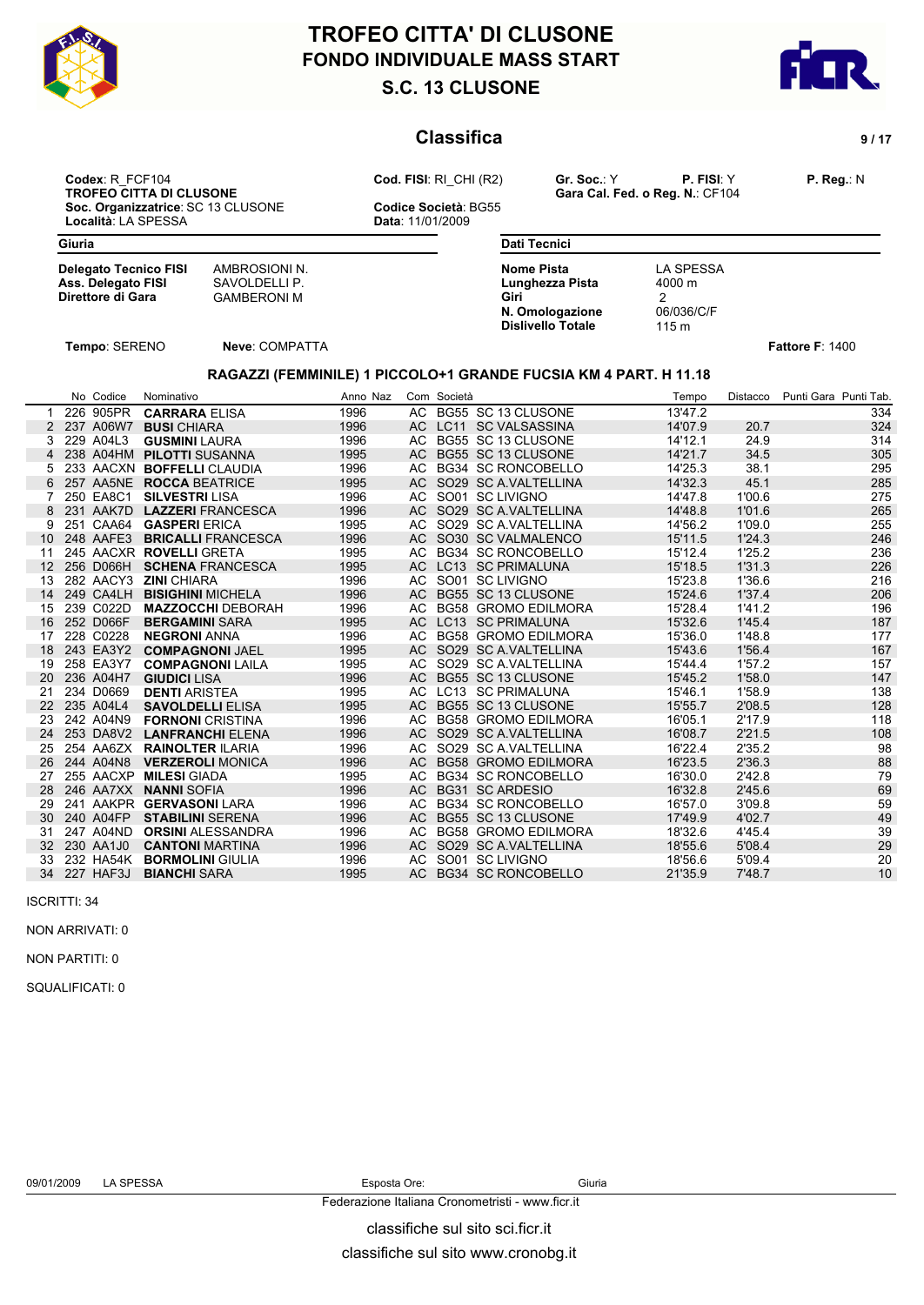



### **Classifica** 10/17

**Codex**: R\_MCF104 **Cod. FISI**: RI\_CHI (R2) **Gr. Soc.**: Y **P. FISI**: Y **P. Reg.**: N **Soc. Organizzatrice**: SC 13 CLUSONE **Codice Società**: Località: LA SPESSA **CODICAL ENCLUSONE** Località: LA SPESSA

**TROFEO CALCUS DI CALCUSO CONSEGUE CONSEGUE CONSEGUE CONSEGUE CONSEGUE CONSEGUE CONSEGUE CONSEGUE CONSEGUE CONSEGUE CONSEGUE CONSEGUE CONSEGUE CONSEGUE CONSEGUE CONSEGUE CONSEGUE CONSEGUE CONSEGUE CONSEGUE CONSEGUE CONSEGU** 

**Giuria**

**Delegato Tecnico FISI** AMBROSIONI N.<br> **Ass. Delegato FISI** SAVOLDELLI P. **Ass. Delegato FISI<br>Direttore di Gara** 

**CAMBERONI M** GAMBERONI M

**Dati Tecnici Nome Pista** LA SPESSA<br> **Lunghezza Pista** 5000 m **Lunghezza Pista Giri** 2 **N. Omologazione** 06/036/C/F<br>**Dislivello Totale** 160 m **Dislivello Totale** 

**Tempo**: SERENO **Neve**: COMPATTA **Fattore F**: 1400

#### **RAGAZZI (MASCHILE) 2 GIRI GRANDI NERI KM 5 PART. H 11.32**

|              | No Codice    | Nominativo                      | Anno Naz | Com Società |                         | Tempo   | Distacco | Punti Gara Punti Tab. |
|--------------|--------------|---------------------------------|----------|-------------|-------------------------|---------|----------|-----------------------|
| $\mathbf{1}$ | 298 9A21Z    | <b>ROMANI SIMONE</b>            | 1995     |             | AC SO29 SC A VALTELLINA | 16'12.5 |          | 344                   |
|              |              | 2 290 712WF MORELLI ALEX        | 1995     |             | AC BG57 SC SCHILPARIO   | 16'49.8 | 37.3     | 336                   |
| 3            |              | 304 90FME VENOSTA CLAUDIO       | 1995     |             | AC SO39 POL. LE PRESE   | 17'11.6 | 59.1     | 328                   |
|              |              | 4 287 A04NE OLIVARI SIMONE      | 1995     |             | AC BG58 GROMO EDILMORA  | 17'12.6 | 1'00.1   | 321                   |
| 5            | 280 904T8    | <b>TIRABOSCHI ALEX</b>          | 1995     |             | AC BG05 SC LEFFE        | 17'40.4 | 1'27.9   | 313                   |
| 6            | 263 80NH4    | <b>MAGRI BIAGIO</b>             | 1995     |             | AC BG57 SC SCHILPARIO   | 17'58.2 | 1'45.7   | 305                   |
| $\mathbf{7}$ |              | 267 A04PE FORNONI NICOLA        | 1996     |             | AC BG58 GROMO EDILMORA  | 18'04.7 | 1'52.2   | 297                   |
| 8            | 260 CA947    | <b>ANDREOLA MATTEO</b>          | 1995     |             | AC SO29 SC A VALTELLINA | 18'05.5 | 1'53.0   | 289                   |
| 9            | 277 90609    | <b>BONACORSI DAVIDE</b>         | 1996     |             | AC BG58 GROMO EDILMORA  | 18'31.4 | 2'18.9   | 281                   |
|              |              | 10 266 CA6DF LONGA MICHAEL      | 1995     |             | AC SO01 SC LIVIGNO      | 18'33.1 | 2'20.6   | 274                   |
| 11           | 297 FA949    | <b>ANDREOLA ALEX</b>            | 1995     |             | AC SO29 SC A.VALTELLINA | 18'33.4 | 2'20.9   | 266                   |
|              |              | 12 293 AACZT SCHENA GABRIELE    | 1996     |             | AC SO30 SC VALMALENCO   | 18'33.9 | 2'21.4   | 258                   |
|              | 13 278 C021F | <b>GIUDICI ADRIANO</b>          | 1996     |             | AC BG57 SC SCHILPARIO   | 18'36.2 | 2'23.7   | 250                   |
| 14           |              | 302 CA6D5 BORMETTI EMIL         | 1995     |             | AC SO01 SC LIVIGNO      | 18'51.9 | 2'39.4   | 242                   |
|              |              | 15 288 712W6 AGONI ALDO         | 1995     |             | AC BG57 SC SCHILPARIO   | 19'06.4 | 2'53.9   | 235                   |
|              |              | 16 264 D015H CARRARA OLAV       | 1996     |             | AC BG05 SC LEFFE        | 19'16.0 | 3'03.5   | 227                   |
| 17           |              | 268 A03RW BALZI DANIEL          | 1996     |             | AC BG05 SC LEFFE        | 19'25.8 | 3'13.3   | 219                   |
| 18           |              | 303 DAM47 DELLA VALLE MATTIA    | 1996     |             | AC SO39 POL. LE PRESE   | 19'29.0 | 3'16.5   | 211                   |
| 19           |              | 306 9A33X GURINI FEDERICO       | 1995     |             | AC SO01 SC LIVIGNO      | 19'31.6 | 3'19.1   | 203                   |
|              |              | 20 259 81WRF LAZZERI SAMUEL     | 1995     |             | AC SO29 SC A VALTELLINA | 19'33.3 | 3'20.8   | 195                   |
| 21           | 274 905R4    | <b>BALDUZZI MANUEL</b>          | 1996     |             | AC BG55 SC 13 CLUSONE   | 19'57.0 | 3'44.5   | 188                   |
|              |              | 22 295 712WT RAINERI NICOLA     | 1995     |             | AC BG57 SC SCHILPARIO   | 19'58.8 | 3'46.3   | 180                   |
| 23           |              | 284 A03FC VITALI EMANUELE       | 1995     |             | AC BG05 SC LEFFE        | 19'59.9 | 3'47.4   | 172                   |
|              |              | 24 281 712WM LUSSANA EMIL       | 1995     |             | AC BG57 SC SCHILPARIO   | 20'03.4 | 3'50.9   | 164                   |
| 25           |              | 299 CA172 CURTI IVAN            | 1995     |             | AC BG34 SC RONCOBELLO   | 20'06.6 | 3'54.1   | 156                   |
|              |              | 26 261 FA6NY RODIGARI PAOLO     | 1996     |             | AC SO01 SC LIVIGNO      | 20'11.9 | 3'59.4   | 149                   |
| 27           |              | 265 80MVP VISINI PAOLO          | 1996     |             | AC BG55 SC 13 CLUSONE   | 20'19.3 | 4'06.8   | 141                   |
|              |              | 28 262 COR9C CALZAFERRITHOMAS   | 1996     |             | AC BG55 SC 13 CLUSONE   | 20'22.1 | 4'09.6   | 133                   |
| 29           |              | 271 CAPR2 FANONI RENATO         | 1995     |             | AC SO30 SC VALMALENCO   | 20'32.6 | 4'20.1   | 125                   |
| 30           |              | 305 AA7FF POZZI MICHELE         | 1996     |             | AC SO29 SC A.VALTELLINA | 20'37.4 | 4'24.9   | 117                   |
| 31           |              | 269 DACK7 FORNONI ROBERTO       | 1995     |             | AC BG31 SC ARDESIO      | 20'53.4 | 4'40.9   | 109                   |
|              | 32 275 FA6PJ | <b>BORMETTI MARCO</b>           | 1996     |             | AC SO01 SC LIVIGNO      | 20'57.1 | 4'44.6   | 102                   |
| 33           |              | 279 FAOVE SANTINI LORENZO       | 1996     |             | AC BG58 GROMO EDILMORA  | 21'02.6 | 4'50.1   | 94                    |
|              |              | 34 292 81XFP POZZI ENEA         | 1996     |             | AC SO29 SC A VALTELLINA | 21'49.9 | 5'37.4   | 86                    |
| 35           |              | 301 DAC1X DEVIZZI LUCA          | 1995     |             | AC LC11 SC VALSASSINA   | 22'06.1 | 5'53.6   | 78                    |
|              |              | 36 272 DACJ3 GASPERI DAVIDE     | 1996     |             | AC SO29 SC A VALTELLINA | 22'25.2 | 6'12.7   | 70                    |
| 37           |              | 286 71RYR PLATI ANDREA          | 1996     |             | AC LC11 SC VALSASSINA   | 22'36.0 | 6'23.5   | 63                    |
|              |              | 38 273 CA6CH PELONI MARCO       | 1996     |             | AC SO29 SC A.VALTELLINA | 22'39.0 | 6'26.5   | 55                    |
| 39           |              | 300 90FAR LAZZERI CRISTIAN      | 1996     |             | AC SO29 SC A.VALTELLINA | 22'52.5 | 6'40.0   | 47                    |
|              | 40 296 905R9 | <b>ATTUATI MARCO</b>            | 1995     |             | AC BG55 SC 13 CLUSONE   | 23'21.9 | 7'09.4   | 39                    |
| 41           |              | 289 DACJ5 SOTTA STEFANO         | 1996     |             | AC SO29 SC A.VALTELLINA | 23'38.0 | 7'25.5   | 31                    |
|              |              | 42 291 CA50Y NICOLI MICHELE     | 1996     |             | AC BG31 SC ARDESIO      | 23'53.7 | 7'41.2   | 23                    |
| 43           | 270 A04FT    | <b>SCAINELLI GIORGIO</b>        | 1996     |             | AC BG55 SC 13 CLUSONE   | 24'13.7 | 8'01.2   | 16                    |
|              |              | 44 285 EANC7 FOGLIATA FRANCESCO | 1996     |             | AC BS91 CAI BRESCIA     | 32'31.1 | 16'18.6  | 8                     |

#### ISCRITTI: 47

#### NON ARRIVATI: 0

#### NON PARTITI: 3

| 276 AACXF GERVASONISTEFANO    | 1996 |  | AC BG34 SC RONCOBELLO   |
|-------------------------------|------|--|-------------------------|
| 294 HA33D MARTINELLI EMANUELE | 1996 |  | AC BG57 SC SCHILPARIO   |
| 283 CAM9T SALVADORI LUDOVICO  | 1996 |  | AC SO29 SC A VALTELLINA |

| 09/01/2009 | <b>LA SPESSA</b> | Esposta Ore: | Giuria<br>. |
|------------|------------------|--------------|-------------|
|------------|------------------|--------------|-------------|

Federazione Italiana Cronometristi - www.ficr.it

classifiche sul sito sci.ficr.it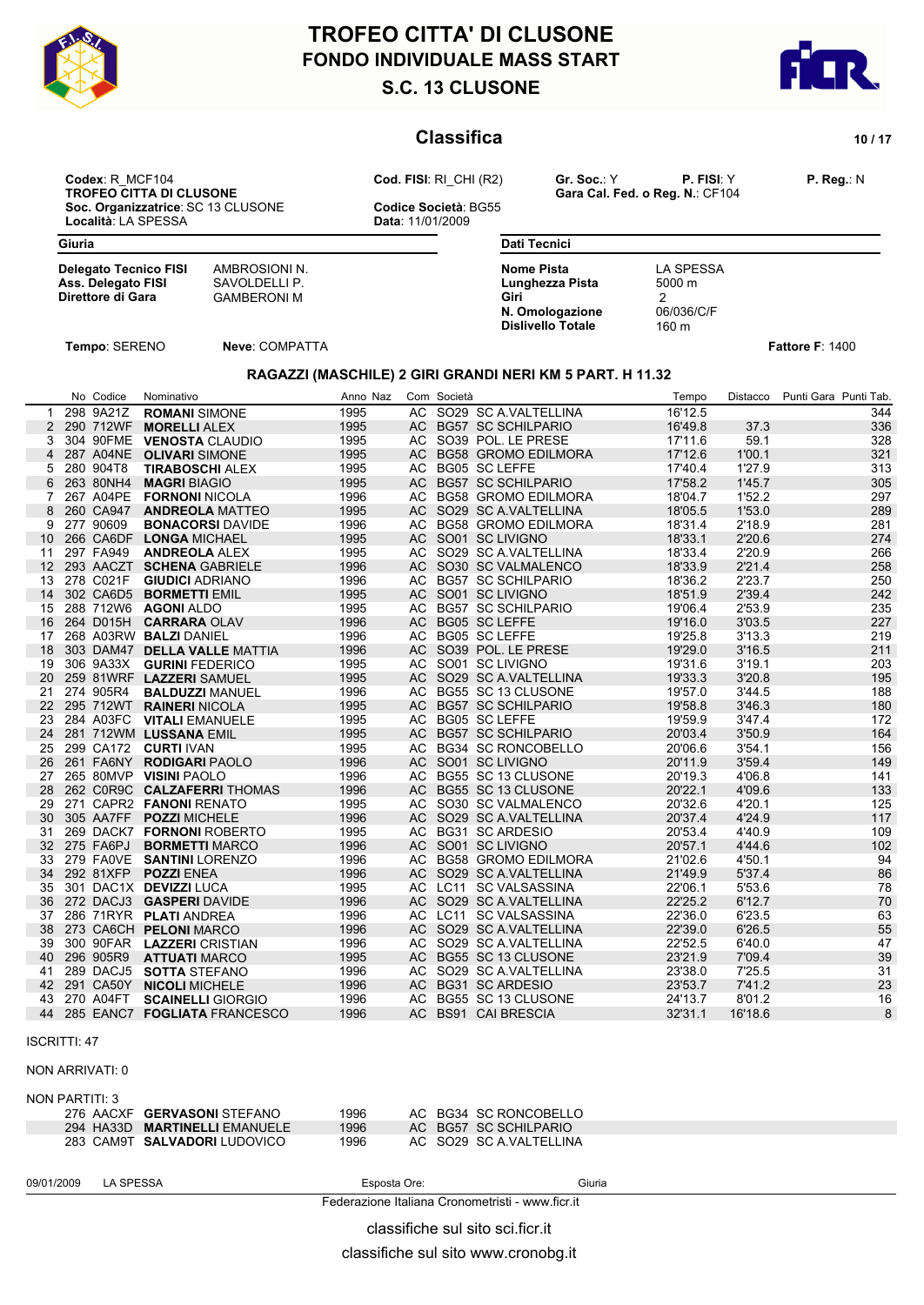



**Classifica** 11/17

SQUALIFICATI: 0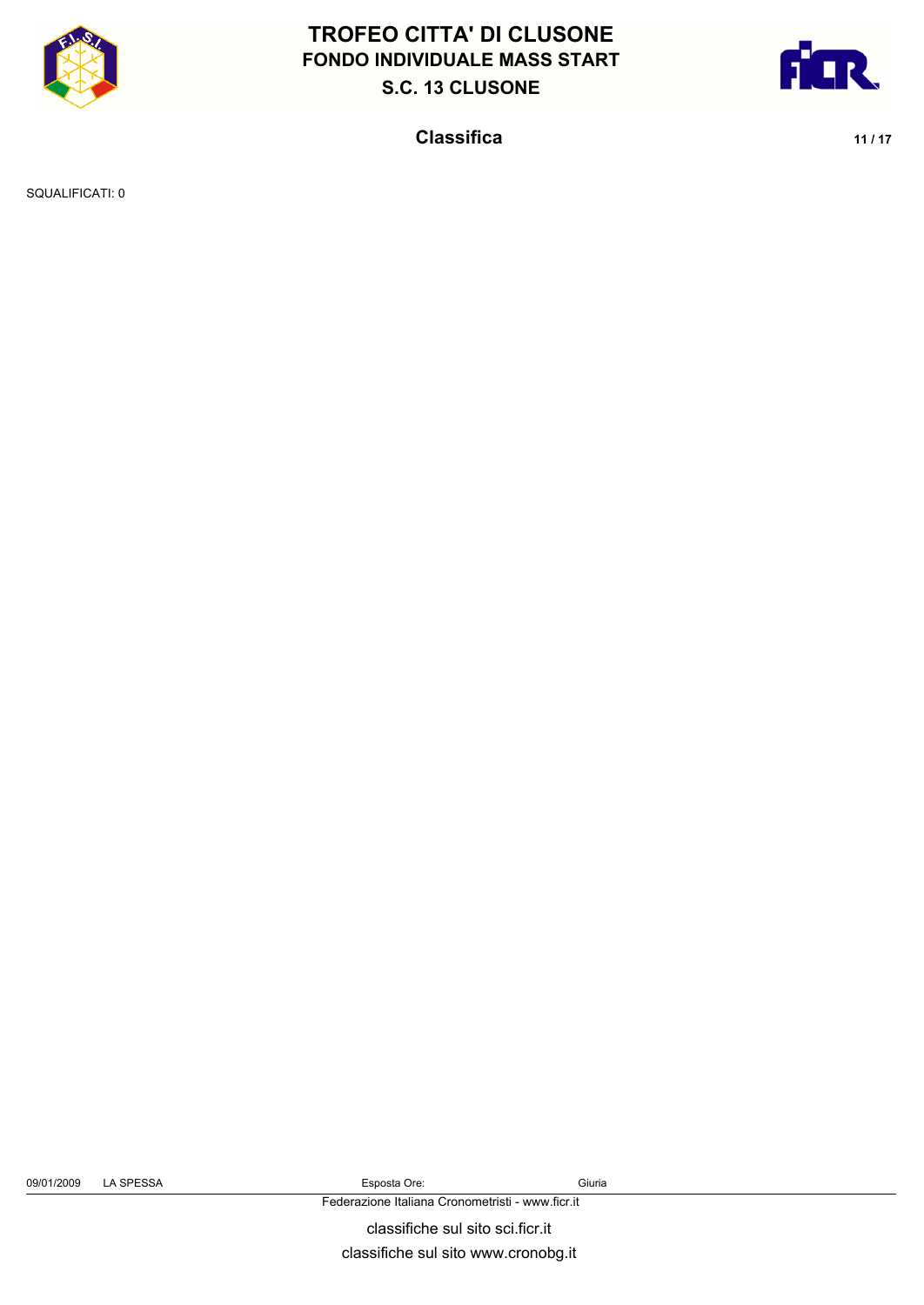



### **Classifica 12 / 17**

**Dati Tecnici**

**Lunghezza Pista** 

**Dislivello Totale** 

**Codex**: A\_FCF104 **Cod. FISI**: RI\_CHI (R2) **Gr. Soc.**: Y **P. FISI**: Y **P. Reg.**: N **Soc. Organizzatrice**: SC 13 CLUSONE **Codice Società**: Località: LA SPESSA **CODICAL ENCLUSONE** Località: LA SPESSA

**TROFEO CALCUS CALCUS CALCUS CALCUS CALCUS CONSUMED CONSUMERS**<br>Cara Cal. Fed. o Reg. N.: CF104

**Giuria**

**Delegato Tecnico FISI** AMBROSIONI N.<br> **Ass. Delegato FISI** SAVOLDELLI P. **Ass. Delegato FISI<br>Direttore di Gara** 

**CAMBERONI M** GAMBERONI M

**Nome Pista** LA SPESSA<br> **Lunghezza Pista** 5000 m **Giri** 2 **N. Omologazione** 06/036/C/F<br>**Dislivello Totale** 160 m

**Tempo**: SERENO **Neve**: COMPATTA **Fattore F**: 1400

**Penalità Applicata**: 270,00

#### **ALLIEVI (FEMMINILE) 2 GIRI GRANDI NERI KM 5 PART. H 11.47**

|                     | No Codice       | Nominativo                     | Anno Naz | Com Società |                         | Tempo   | Distacco | Punti Gara Punti Tab. |     |
|---------------------|-----------------|--------------------------------|----------|-------------|-------------------------|---------|----------|-----------------------|-----|
|                     | 307 72D27       | <b>GROSINI MARTA</b>           | 1993     |             | AC SO39 POL. LE PRESE   | 18'39.7 |          | 0,00                  | 323 |
|                     | 2 329 9A2XL     | <b>CANCLINI ALICE</b>          | 1994     |             | AC SO29 SC A.VALTELLINA | 18'52.7 | 13.0     |                       | 309 |
| 3                   |                 | 313 81WW9 COLETTI ILENIA       | 1993     |             | AC SO29 SC A.VALTELLINA | 19'02.1 | 22.4     | 28.01                 | 295 |
|                     | 4 314 72D26     | <b>SIRIO PAMELA</b>            | 1993     |             | AC SO39 POL. LE PRESE   | 19'12.0 | 32.3     | 40.39                 | 281 |
| 5                   | 323 90FMM       | <b>RASTELLI ILARY</b>          | 1993     |             | AC SO39 POL. LE PRESE   | 19'33.4 | 53.7     | 67,14                 | 267 |
| 6                   | 308 7126D       | <b>SIMONCELLI CHIARA</b>       | 1994     |             | AC BG55 SC 13 CLUSONE   | 19'43.4 | 1'03.7   |                       | 253 |
| 7                   | 330 90FMF       | <b>VILLA STEFANIA</b>          | 1993     |             | AC SO39 POL. LE PRESE   | 19'46.5 | 1'06.8   | 83,52                 | 239 |
|                     | 8 311 81TEP     | <b>ZINI VANIA</b>              | 1993     |             | AC SO01 SC LIVIGNO      | 19'49.5 | 1'09.8   | 87,27                 | 225 |
| 9                   | 319 A03T4       | <b>CARRARA INGRID</b>          | 1994     |             | AC BG15 SC VALSERINA    | 20'02.9 | 1'23.2   |                       | 211 |
| 10 <sup>°</sup>     | 309 81TER       | <b>ZINI SARA</b>               | 1994     |             | AC SO01 SC LIVIGNO      | 20'16.7 | 1'37.0   |                       | 197 |
| 11                  | 320 62ATD       | <b>DE LORENZI LISA</b>         | 1994     |             | AC SO29 SC A VALTELLINA | 20'23.5 | 1'43.8   |                       | 183 |
|                     | 12 316 AA64F    | <b>CUSINI MANUELA</b>          | 1994     |             | AC SO01 SC LIVIGNO      | 20'41.8 | 2'02.1   |                       | 169 |
| 13                  | 325 AA7XT       | <b>NANNI YLENIA</b>            | 1994     |             | AC BG31 SC ARDESIO      | 21'10.8 | 2'31.1   |                       | 154 |
| 14                  | 328 80L2A       | <b>MILESI ARIANNA</b>          | 1993     |             | AC BG34 SC RONCOBELLO   | 21'15.9 | 2'36.2   | 195,30                | 140 |
| 15                  | 331 70YYT       | <b>MOIOLI VALENTINA</b>        | 1994     |             | AC BG31 SC ARDESIO      | 21'18.4 | 2'38.7   |                       | 126 |
|                     | 16 333 710ED    | <b>MILESI MELANIE</b>          | 1993     |             | AC BG34 SC RONCOBELLO   | 21'20.4 | 2'40.7   | 200.93                | 112 |
| 17                  | 326 80NL2       | <b>SANTUS SONIA</b>            | 1994     |             | AC BG58 GROMO EDILMORA  | 21'46.5 | 3'06.8   |                       | 98  |
|                     | 18 324 81TEW    | <b>CUSINI ANNA</b>             | 1994     |             | AC SO01 SC LIVIGNO      | 22'13.1 | 3'33.4   |                       | 84  |
| 19                  | 332 90608       | <b>BONACORSI</b> CRISTINA      | 1993     |             | AC BG58 GROMO EDILMORA  | 22'13.5 | 3'33.8   | 267,32                | 70  |
|                     | 20 327 72C2X    | <b>GASPERI PAOLA</b>           | 1993     |             | AC SO29 SC A VALTELLINA | 22'14.4 | 3'34.7   | 268.45                | 56  |
| 21                  | 317 9060V       | <b>BONETTI MARTA</b>           | 1993     |             | AC BG58 GROMO EDILMORA  | 22'15.3 | 3'35.6   | 269,57                | 42  |
|                     | 22 312 817D4    | <b>BUZZONI ERICA</b>           | 1993     |             | AC LC13 SC PRIMALUNA    | 22'39.1 | 3'59.4   | 299,33                | 28  |
|                     |                 | 23 322 CANAT SCALVINI MARIANNA | 1994     |             | AC BS91 CAI BRESCIA     | 35'04.1 | 16'24.4  |                       | 14  |
| <b>ISCRITTI: 27</b> |                 |                                |          |             |                         |         |          |                       |     |
|                     | NON ARRIVATI: 2 |                                |          |             |                         |         |          |                       |     |
|                     | 318 9A3JH       | <b>SOSIO MARTINA</b>           | 1994     |             | AC SO29 SC A.VALTELLINA |         |          |                       |     |
|                     | 321 909YY       | <b>INVERNIZZI ELISA</b>        | 1994     |             | AC LC11 SC VALSASSINA   |         |          |                       |     |
|                     | NON PARTITI: 2  |                                |          |             |                         |         |          |                       |     |
|                     | 315 515LT       | <b>MORANDI CHIARA</b>          | 1993     |             | AC BG57 SC SCHILPARIO   |         |          |                       |     |
|                     | 310 7126C       | <b>SAVOLDELLI GIULIA</b>       | 1993     |             | AC BG55 SC 13 CLUSONE   |         |          |                       |     |

SQUALIFICATI: 0

Federazione Italiana Cronometristi - www.ficr.it

classifiche sul sito sci.ficr.it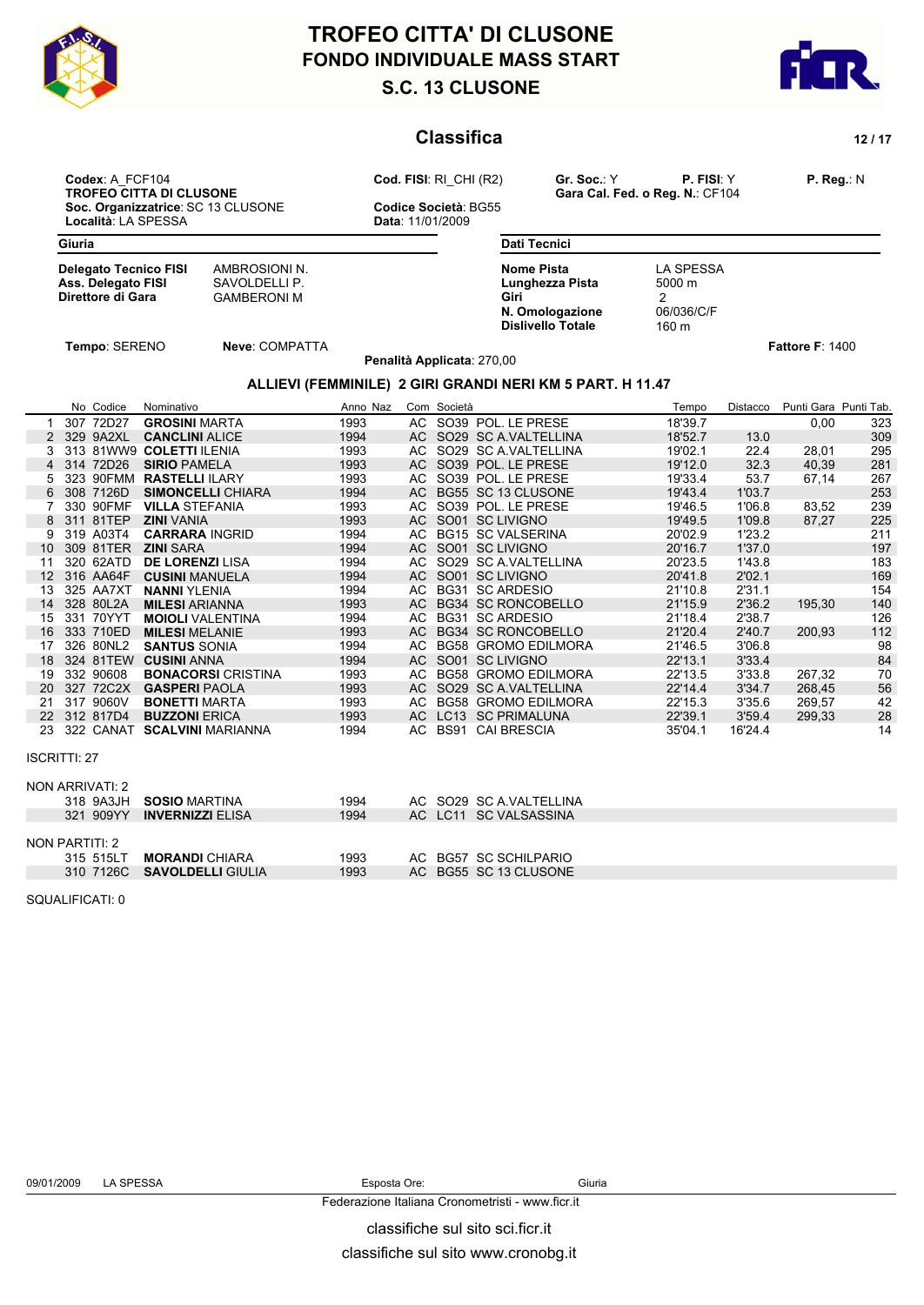



### **Classifica** 13/17

**Soc. Organizzatrice**: SC 13 CLUSONE **Codice Società**: Località: LA SPESSA **CODICAL ENCLUSONE** Località: LA SPESSA

**Codex**: G\_FCF014 **Cod. FISI**: RQ\_GS (R3) **Gr. Soc.**: Y **P. FISI**: Y **P. Reg.**: N **TROFEO CITTA DI CONSTRUCTED CONSTRUCTED CONSTRUCTED CONSTRUCTED CONSTRUCTED CONSTRUCTED CONSTRUCTED CONSTRUCTED CONSTRUCTED CONSTRUCTED CONSTRUCTED CONSTRUCTED CONSTRUCTED CONSTRUCTED CONSTRUCTED CONSTRUCTED CONSTRUCTED C** 

**Giuria**

| <b>Delegato Tecnico FISI</b> | AMBROSIONI N.      |
|------------------------------|--------------------|
| Ass. Delegato FISI           | SAVOLDELLI P.      |
| Direttore di Gara            | <b>GAMBERONI M</b> |

**DELLI P. Direction of the Gara** Garanteen Control Control Control Control Control Control Control Control Control Control Control Control Control Control Control Control Control Control Control Control Control Control Control Cont

**Dati Tecnici Nome Pista** LA SPESSA<br> **Lunghezza Pista** 5000 m **Lunghezza Pista Giri** 2 **N. Omologazione** 06/036/C/F<br>**Dislivello Totale** 160 m **Dislivello Totale** 

**Tempo**: SERENO **Neve**: COMPATTA **Fattore F**: 1400

#### **GIOVANI (FEMMINILE) 2 GIRI GRANDI NERI KM 5 PART. H 12.00**

**Penalità Calcolata**: 121,09 **Penalità Applicata**: 121,09

|  |                    | No Codice             | Nominativo                  | Anno Naz | Com Società            | Tempo   | Distacco | Punti Gara Punti Tab. |     |
|--|--------------------|-----------------------|-----------------------------|----------|------------------------|---------|----------|-----------------------|-----|
|  |                    | 335 71263             | <b>GIUDICI FEDERICA</b>     | 1992     | AC BG55 SC 13 CLUSONE  | 17'03.3 |          | 0,00                  | 312 |
|  |                    | 2 336 51577           | <b>SAVOLDELLI MICHELA</b>   | 1992     | AC BG55 SC 13 CLUSONE  | 17'26.0 | 22.7     | 31,06                 | 286 |
|  |                    | 3 334 3D9HR           | <b>ZUCCHELLI ANNA</b>       | 1990     | AC BG31 SC ARDESIO     | 17'38.6 | 35.3     | 48.29                 | 260 |
|  |                    | 4 338 80MVN           | <b>CHIARELLI ELENA</b>      | 1992     | AC BG55 SC 13 CLUSONE  | 17'53.1 | 49.8     | 68.13                 | 234 |
|  |                    | 5 339 616N9           | <b>ROVELLI ILARIA</b>       | 1992     | AC BG34 SC RONCOBELLO  | 21'26.8 | 4'23.5   | 360.50                | 208 |
|  |                    | 6 340 619FA           | <b>BONETTI ERICA</b>        | 1992     | AC BG58 GROMO EDILMORA | 24'29.7 | 7'26.4   |                       | 182 |
|  | <b>ISCRITTI: 8</b> |                       |                             |          |                        |         |          |                       |     |
|  |                    | NON ARRIVATI: 1       |                             |          |                        |         |          |                       |     |
|  |                    |                       | 337 80MVM CHIARELLI DANIELA | 1992     | AC BG55 SC 13 CLUSONE  |         |          |                       |     |
|  |                    | <b>NON PARTITI: 1</b> |                             |          |                        |         |          |                       |     |
|  |                    | 341 80L2C             | <b>GERVASONI KATIA</b>      | 1992     | AC BG34 SC RONCOBELLO  |         |          |                       |     |

SQUALIFICATI: 0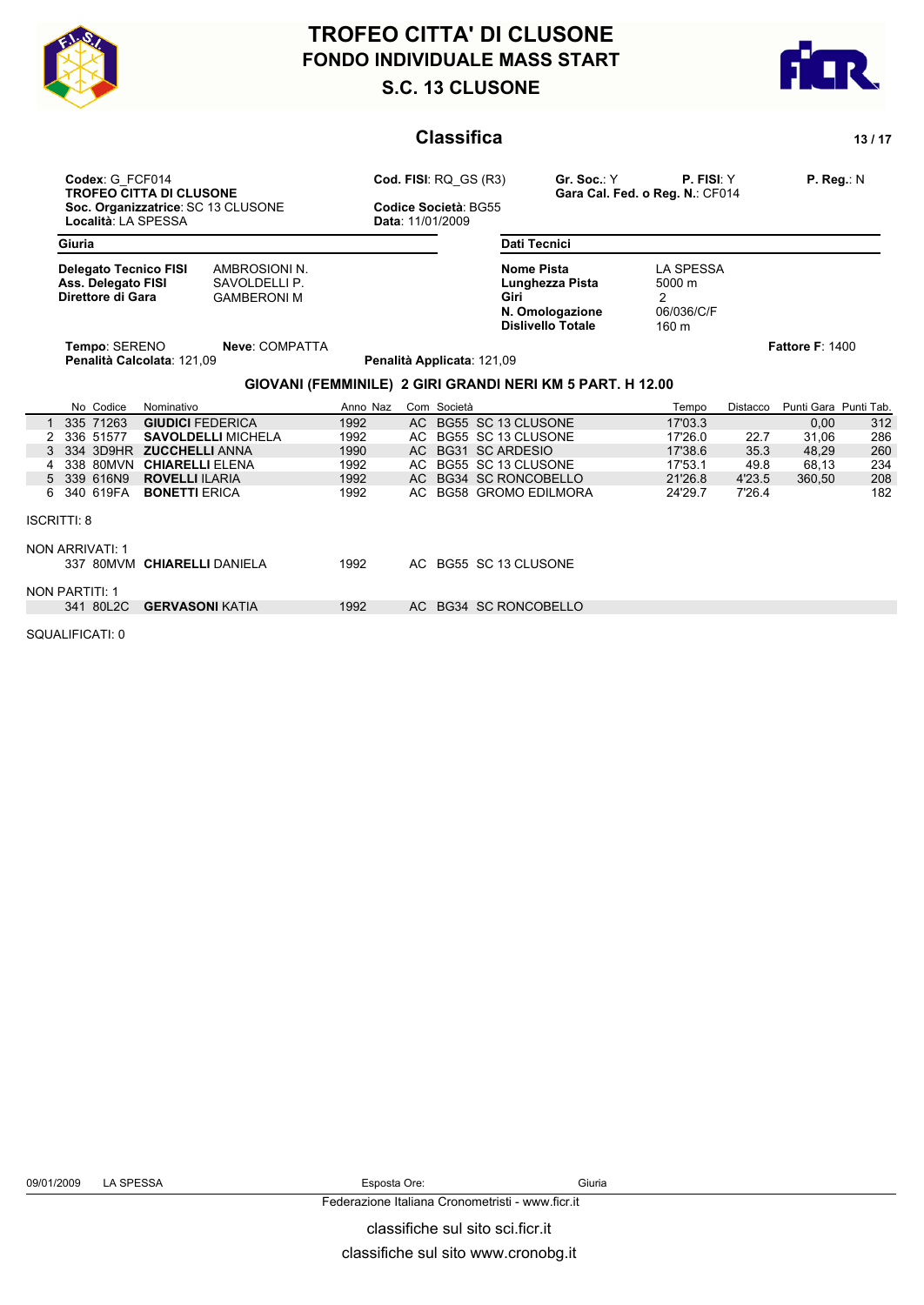



### **Classifica 14 / 17**

**Codex**: A\_MCF104 **Cod. FISI**: RI\_CHI (R2) **Gr. Soc.**: Y **P. FISI**: Y **P. Reg.**: N **Soc. Organizzatrice**: SC 13 CLUSONE **Codice Società**: Località: LA SPESSA **CODICAL ENCLUSONE** 

**TROFEO CALCUS DI CALCUSO CONSEGUE CONSEGUE CONSEGUE CONSEGUE CONSEGUE CONSEGUE CONSEGUE CONSEGUE CONSEGUE CONSEGUE CONSEGUE CONSEGUE CONSEGUE CONSEGUE CONSEGUE CONSEGUE CONSEGUE CONSEGUE CONSEGUE CONSEGUE CONSEGUE CONSEGU** 

Località: LA SPESSA

**Giuria**

**Delegato Tecnico FISI** AMBROSIONI N.<br> **Ass. Delegato FISI** SAVOLDELLI P. **Ass. Delegato FISI<br>Direttore di Gara** 

**CAMBERONI M** GAMBERONI M

**Dati Tecnici Nome Pista** LA SPESSA<br> **Lunghezza Pista** 7500 m **Lunghezza Pista Giri** 3 **N. Omologazione** 06/036/C/F<br>Dislivello Totale 240 m **Dislivello Totale** 

### **Tempo**: SERENO **Neve**: COMPATTA **Fattore F**: 1400

**Penalità Applicata**: 270,00

### **ALLIEVI (MASCHILE) 3 GIRI GRANDI NERI KM 7.5 PART. H 12.15**

|                 | No Codice    | Nominativo                    | Anno Naz |      | Com Società |                            | Tempo   | Distacco | Punti Gara Punti Tab. |     |
|-----------------|--------------|-------------------------------|----------|------|-------------|----------------------------|---------|----------|-----------------------|-----|
| $\mathbf{1}$    | 356 81TE9    | <b>ZINI SAVERIO</b>           | 1994     |      |             | AC SO01 SC LIVIGNO         | 24'10.4 |          |                       | 342 |
| 2               | 345 7125N    | <b>BALDUZZI DAVIDE</b>        | 1994     |      |             | AC BG55 SC 13 CLUSONE      | 24'14.2 | 3.8      |                       | 334 |
| 3               |              | 378 81WWX COMPAGNONI SAMUEL   | 1993     |      |             | AC SO29 SC A.VALTELLINA    | 24'24.1 | 13.7     | 13.22                 | 326 |
| 4               | 346 70WC7    | <b>MOSCONI PIETRO</b>         | 1993     |      |             | AC BG05 SC LEFFE           | 24'41.3 | 30.9     | 29.83                 | 318 |
| 5               | 364 90FF4    | <b>MAJORI ANDREA</b>          | 1994     |      |             | AC SO29 SC A VALTELLINA    | 24'42.1 | 31.7     |                       | 309 |
| 6               | 363 72D25    | <b>CAPPELLETTI MARCO</b>      | 1993     |      |             | AC SO39 POL. LE PRESE      | 24'44.9 | 34.5     | 33,30                 | 301 |
|                 | 372 6195C    | <b>MAJ CHRISTIAN</b>          | 1993     |      |             | AC BG57 SC SCHILPARIO      | 25'29.0 | 1'18.6   | 75,87                 | 293 |
| 8               | 350 92EV6    | <b>MALGRATI TULLIO</b>        | 1993     |      |             | AC BG05 SC LEFFE           | 25'29.7 | 1'19.3   | 76.54                 | 285 |
| 9               |              | 365 81WWW TRENTIN DAVIDE      | 1993     |      |             | AC SO29 SC A.VALTELLINA    | 25'45.0 | 1'34.6   | 91,31                 | 277 |
| 10              | 374 80L29    | <b>PIRLETTI MATTEO</b>        | 1994     |      |             | AC BG34 SC RONCOBELLO      | 25'45.8 | 1'35.4   |                       | 269 |
| 11              | 360 6195D    | <b>RAINERI</b> ARMANDO        | 1993     |      |             | AC BG57 SC SCHILPARIO      | 25'48.1 | 1'37.7   | 94,30                 | 261 |
|                 | 12 347 728EX | <b>BORMOLINI THOMAS</b>       | 1993     |      |             | AC SO01 SC LIVIGNO         | 26'08.3 | 1'57.9   | 113.80                | 252 |
| 13              |              | 382 70WAY PRESTI ENRICO       | 1993     |      |             | AC BG05 SC LEFFE           | 26'09.1 | 1'58.7   | 114,58                | 244 |
|                 | 14 353 6195H | <b>MAJ GIULIO</b>             | 1993     |      |             | AC BG57 SC SCHILPARIO      | 26'10.1 | 1'59.7   | 115.54                | 236 |
|                 | 15 367 A06VP | <b>GORETTI STEFAN</b>         | 1994     |      |             | AC LC11 SC VALSASSINA      | 26'11.6 | 2'01.2   |                       | 228 |
| 16              | 366 7126L    | <b>VISINI MARCO</b>           | 1994     |      |             | AC BG55 SC 13 CLUSONE      | 26'12.5 | 2'02.1   |                       | 220 |
| 17 <sup>2</sup> | 371 905RA    | <b>BENZONI RUBEN</b>          | 1994     |      |             | AC BG55 SC 13 CLUSONE      | 26'13.5 | 2'03.1   |                       | 212 |
| 18              |              | 369 81WWD PEROTTI MANUEL      | 1994     |      |             | AC SO29 SC A VALTELLINA    | 26'20.4 | 2'10.0   |                       | 204 |
| 19              |              | 380 80NHW NEGRONI DAVIDE      | 1993     |      |             | AC BG58 GROMO EDILMORA     | 26'21.4 | 2'11.0   | 126.45                | 195 |
| 20              | 376 728EY    | <b>BORMOLINI NICOLAS</b>      | 1993     |      |             | AC SO01 SC LIVIGNO         | 26'24.4 | 2'14.0   | 129,34                | 187 |
| 21              |              | 348 AA6R9 CONFORTOLA IORIO    | 1993     |      |             | AC SO01 SC LIVIGNO         | 26'33.7 | 2'23.3   | 138.32                | 179 |
| 22              |              | 357 80NHX BONETTI MATTEO      | 1994     |      |             | AC BG58 GROMO EDILMORA     | 26'34.6 | 2'24.2   |                       | 171 |
| 23              |              | 362 81WWA DEI CAS MICHELE     | 1994     |      |             | AC SO29 SC A.VALTELLINA    | 26'47.2 | 2'36.8   |                       | 163 |
| 24              | 373 C0227    | <b>MORSTABILINI NICOLA</b>    | 1993     | AC   |             | <b>BG58 GROMO EDILMORA</b> | 26'49.6 | 2'39.2   | 153,67                | 155 |
|                 | 25 375 710EA | <b>BOFFELLI WILLIAM</b>       | 1993     |      |             | AC BG34 SC RONCOBELLO      | 26'51.5 | 2'41.1   | 155.50                | 147 |
| 26              | 361 3VF8P    | <b>CANTONI RICCARDO</b>       | 1994     |      |             | AC SO01 SC LIVIGNO         | 27'05.5 | 2'55.1   |                       | 138 |
| 27              | 349 90614    | <b>OPRANDI LUCA</b>           | 1993     |      |             | AC BG58 GROMO EDILMORA     | 27'06.4 | 2'56.0   | 169.88                | 130 |
| 28              | 344 71268    | <b>RANZA GIORGIO</b>          | 1993     |      |             | AC BG55 SC 13 CLUSONE      | 27'37.0 | 3'26.6   | 199,42                | 122 |
| 29              |              | 342 81WWN MARTINELLI GABRIELE | 1994     |      |             | AC SO29 SC A VALTELLINA    | 27'42.1 | 3'31.7   |                       | 114 |
| 30              | 343 DA754    | <b>MORSTABILINI EROS</b>      | 1994     |      |             | AC BG58 GROMO EDILMORA     | 28'05.0 | 3'54.6   |                       | 106 |
| 31              | 358 7126A    | <b>SAVOLDELLI GABRIELE</b>    | 1994     |      |             | AC BG55 SC 13 CLUSONE      | 28'14.6 | 4'04.2   |                       | 98  |
| 32              | 351 62A8M    | <b>PEDROTTI JEANPIERRE</b>    | 1993     |      |             | AC SO30 SC VALMALENCO      | 28'34.5 | 4'24.1   | 254,92                | 90  |
|                 | 33 352 A03RT | <b>CARRARA ODDVAR</b>         | 1994     | AC . |             | <b>BG15 SC VALSERINA</b>   | 28'59.0 | 4'48.6   |                       | 81  |
| 34              | 359 6199E    | <b>MORELLI</b> CHRISTIAN      | 1994     |      |             | AC BG57 SC SCHILPARIO      | 29'46.6 | 5'36.2   |                       | 73  |
|                 | 35 377 EAK40 | <b>DE MARON DANIELE</b>       | 1993     |      |             | AC SO39 POL. LE PRESE      | 30'12.2 | 6'01.8   | 349,23                | 65  |
| 36              | 355 AA600    | <b>ARMELLINI MARCO</b>        | 1994     |      |             | AC SO29 SC A.VALTELLINA    | 30'33.6 | 6'23.2   |                       | 57  |
| 37              | 381 6166N    | <b>VERZEROLI LUCA</b>         | 1993     |      |             | AC BG31 SC ARDESIO         | 31'10.8 | 7'00.4   | 405,79                | 49  |
| 38              | 370 72C3A    | <b>PEDROTTI OMAR</b>          | 1994     |      |             | AC SO30 SC VALMALENCO      | 31'27.3 | 7'16.9   |                       | 41  |
| 39              | 383 EA7X0    | <b>LENATTI ANDREA</b>         | 1994     |      |             | AC SO30 SC VALMALENCO      | 32'08.4 | 7'58.0   |                       | 33  |
| 40              | 379 A03T3    | <b>ANESA GIOVANNI</b>         | 1994     | AC.  |             | <b>BG15 SC VALSERINA</b>   | 33'01.5 | 8'51.1   |                       | 24  |
| 41              |              | 368 DAETD RANZA DIEGO         | 1994     | AC . |             | BG55 SC 13 CLUSONE         | 33'50.4 | 9'40.0   |                       | 16  |
|                 | 42 354 61959 | <b>MAGRI PAOLO</b>            | 1994     |      |             | AC BG57 SC SCHILPARIO      | 34'01.8 | 9'51.4   |                       | 8   |

ISCRITTI: 42

NON ARRIVATI: 0

NON PARTITI: 0

SQUALIFICATI: 0

Federazione Italiana Cronometristi - www.ficr.it

classifiche sul sito sci.ficr.it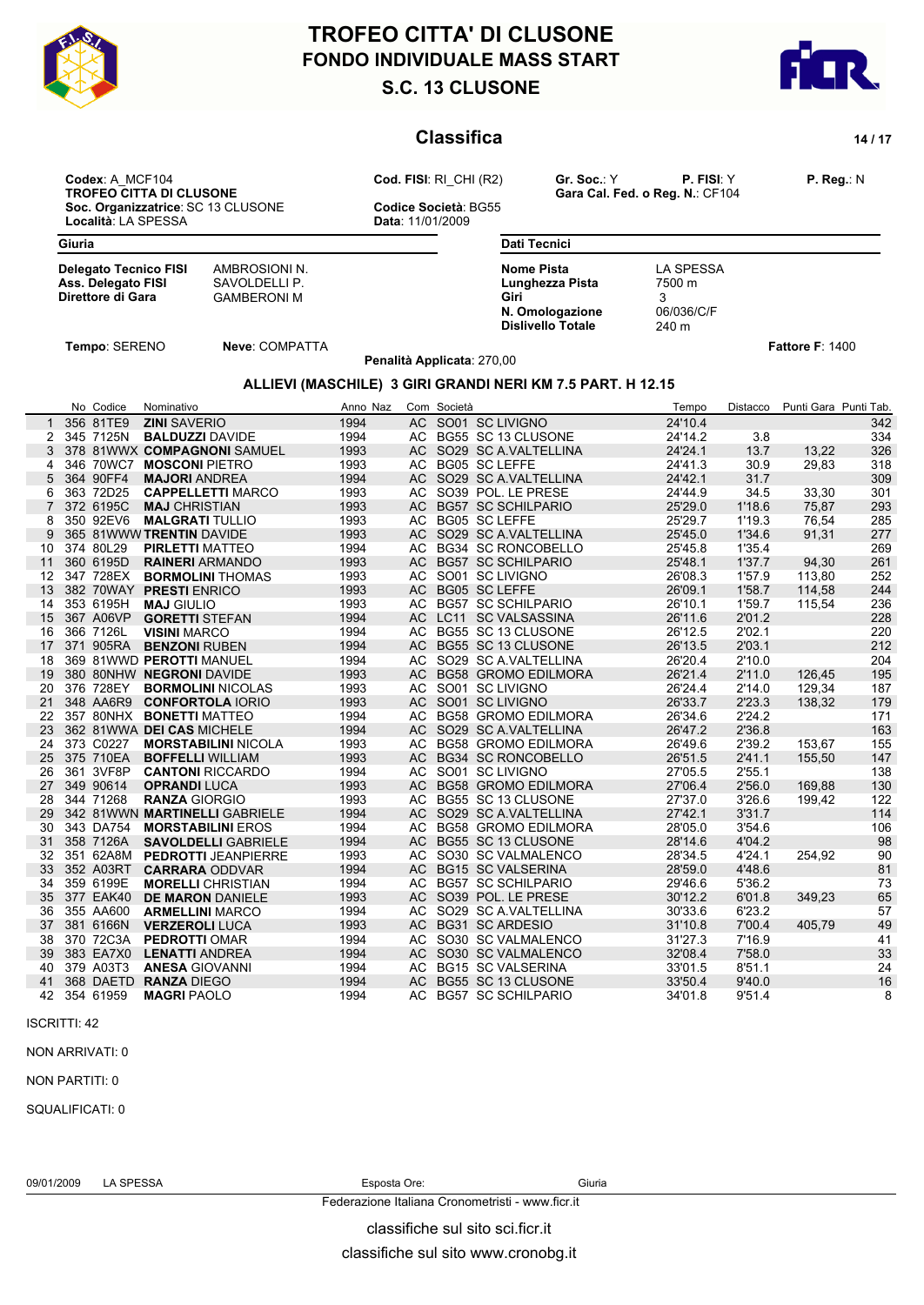



### **Classifica** 15/17

**Codex**: T\_MCF015 **Cod. FISI**: RQ\_GS (R3) **Gr. Soc.**: Y **P. FISI**: Y **P. Reg.**: N **Soc. Organizzatrice**: SC 13 CLUSONE **Codice Società**: Località: LA SPESSA **CODICAL ENCLUSONE** Località: LA SPESSA

**TROPEO COLLUS DE COLUSONER COLUSONER COLLUSONER COLLUSONER COLLUSONER COLLUSONER COLLUSONER COLLUSONER COLLUSONER COLLUSONER COLLUSONER COLLUSONER COLLUSONER COLLUSONER COLLUSONER COLLUSONER COLLUSONER COLLUSONER COLLUSON** 

| Giuria                                                                  |                                                      |          |             |  | <b>Dati Tecnici</b>                                                                         |                                                        |          |                        |     |  |
|-------------------------------------------------------------------------|------------------------------------------------------|----------|-------------|--|---------------------------------------------------------------------------------------------|--------------------------------------------------------|----------|------------------------|-----|--|
| <b>Delegato Tecnico FISI</b><br>Ass. Delegato FISI<br>Direttore di Gara | AMBROSIONI N.<br>SAVOLDELLI P.<br><b>GAMBERONI M</b> |          |             |  | <b>Nome Pista</b><br>Lunghezza Pista<br>Giri<br>N. Omologazione<br><b>Dislivello Totale</b> | <b>LA SPESSA</b><br>7500 m<br>3<br>06/036/C/F<br>160 m |          |                        |     |  |
| Tempo: SERENO                                                           | Neve: COMPATTA<br>Penalità Calcolata: 198,83         |          |             |  | Penalità Applicata: 198,83                                                                  |                                                        |          | <b>Fattore F: 1400</b> |     |  |
|                                                                         |                                                      |          |             |  | <b>ASPIRANTI (MASCHILE)</b>                                                                 |                                                        |          |                        |     |  |
| No Codice<br>Nominativo                                                 |                                                      | Anno Naz | Com Società |  |                                                                                             | Tempo                                                  | Distacco | Punti Gara Punti Tab.  |     |  |
| 400 80FCX<br><b>CARRARA EINAR</b>                                       |                                                      | 1992     |             |  | AC BG15 SC VALSERINA                                                                        | 23'24.3                                                |          | 0,00                   | 324 |  |
| 397 618NF<br>2                                                          | <b>GAMBERONI ALBERTO</b>                             | 1992     | AC          |  | BG55 SC 13 CLUSONE                                                                          | 24'08.6                                                | 44.3     | 44,16                  | 311 |  |
| 403 9A281<br><b>ARMELLINI ANDREA</b><br>3                               |                                                      | 1992     | AC .        |  | SO29 SC A.VALTELLINA                                                                        | 24'20.3                                                | 56.0     | 55,83                  | 297 |  |
| 613PY<br>401<br><b>BERTASA MATTIA</b>                                   |                                                      | 1992     | AC .        |  | BG05 SC LEFFE                                                                               | 25'13.1                                                | 1'48.8   | 108,47                 | 284 |  |
| 399 616N6<br><b>PIRLETTI NICOLA</b>                                     |                                                      | 1991     | AC.         |  | <b>BG34 SC RONCOBELLO</b>                                                                   | 25'30.1                                                | 2'05.8   | 125,41                 | 270 |  |
| 405 62E7A<br><b>FERRARIO ANDREA</b>                                     |                                                      | 1992     | AC.         |  | SO29 SC A VALTELLINA                                                                        | 26'05.8                                                | 2'41.5   | 161,01                 | 257 |  |
| 395 510VE<br><b>TIRABOSCHI FABIO</b>                                    |                                                      | 1991     | AC.         |  | <b>BG05 SC LEFFE</b>                                                                        | 26'31.6                                                | 3'07.3   | 186,73                 | 243 |  |
| 81WWR BERTOLINA SIMONE<br>407                                           |                                                      | 1992     | AC.         |  | SO29 SC A VALTELLINA                                                                        | 26'36.3                                                | 3'12.0   | 191,41                 | 230 |  |
| 406 619F3<br><b>ORSINI EMANUELE</b>                                     |                                                      | 1992     | AC.         |  | <b>BG58 GROMO EDILMORA</b>                                                                  | 27'13.2                                                | 3'48.9   | 228,20                 | 216 |  |
| 402 CA6D9<br>10<br><b>RINALDI FEDERICO</b>                              |                                                      | 1991     | AC.         |  | SO29 SC A VALTELLINA                                                                        | 27'18.4                                                | 3'54.1   | 233,38                 | 203 |  |
| 404 515M2<br><b>MORELLI ANDREA</b><br>11                                |                                                      | 1992     | AC.         |  | <b>BG57 SC SCHILPARIO</b>                                                                   | 28'32.0                                                | 5'07.7   | 306,76                 | 189 |  |
| 410 FA5EK<br>12<br><b>GROSINI MATTIA</b>                                |                                                      | 1992     | AC.         |  | SO39 POL. LE PRESE                                                                          | 31'44.6                                                | 8'20.3   | 498,77                 | 176 |  |

ISCRITTI: 12

NON ARRIVATI: 0

NON PARTITI: 0

SQUALIFICATI: 0

09/01/2009 LA SPESSA Esposta Ore: Giuria

classifiche sul sito sci.ficr.it Federazione Italiana Cronometristi - www.ficr.it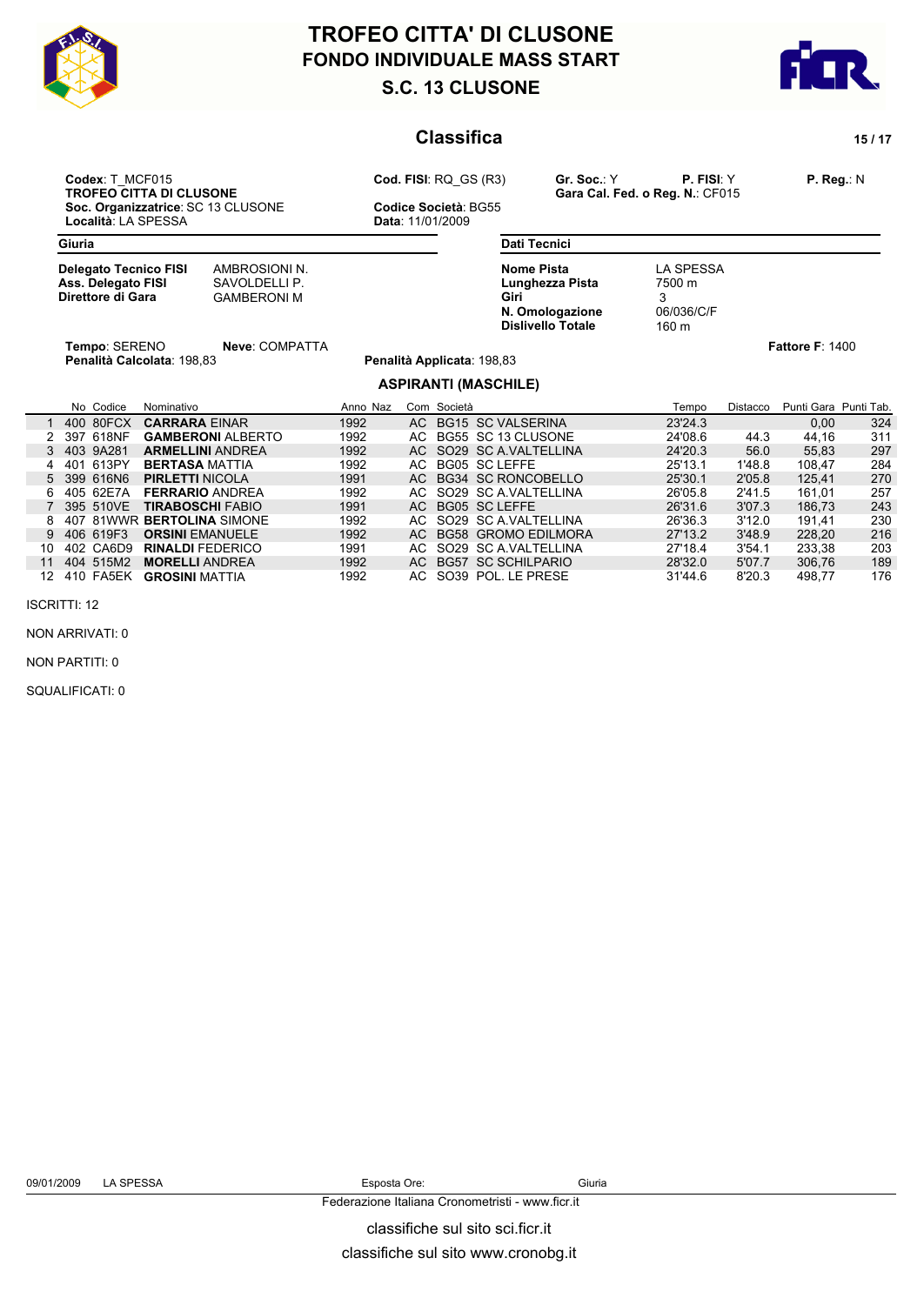



|                | <b>Classifica</b>                                                       |                                                      |              |     |                                               |                                                                                             |                                                        |                  |                        |            |
|----------------|-------------------------------------------------------------------------|------------------------------------------------------|--------------|-----|-----------------------------------------------|---------------------------------------------------------------------------------------------|--------------------------------------------------------|------------------|------------------------|------------|
|                | Codex: J MCF014<br>9<br>Soc. Organizzatrice: SC 13 CLUSONE              |                                                      |              |     | Cod. FISI: RQ GS (R3)<br>Codice Società: BG55 | Gr. Soc.: Y                                                                                 | P. FISI: Y<br>Gara Cal. Fed. o Reg. N.: CF014          |                  | $P.$ Reg.: N           |            |
|                | Località: LA SPESSA                                                     |                                                      |              |     | Data: 11/01/2009                              |                                                                                             |                                                        |                  |                        |            |
|                | Giuria                                                                  |                                                      |              |     | <b>Dati Tecnici</b>                           |                                                                                             |                                                        |                  |                        |            |
|                | <b>Delegato Tecnico FISI</b><br>Ass. Delegato FISI<br>Direttore di Gara | AMBROSIONI N.<br>SAVOLDELLI P.<br><b>GAMBERONI M</b> |              |     |                                               | <b>Nome Pista</b><br>Lunghezza Pista<br>Giri<br>N. Omologazione<br><b>Dislivello Totale</b> | <b>LA SPESSA</b><br>7500 m<br>3<br>06/036/C/F<br>160 m |                  |                        |            |
|                | Tempo: SERENO                                                           | Neve: COMPATTA<br>Penalità Calcolata: 91,13          |              |     | Penalità Applicata: 91,13                     |                                                                                             |                                                        |                  | <b>Fattore F: 1400</b> |            |
|                |                                                                         |                                                      |              |     |                                               | <b>JUNIORES (MASCHILE)</b>                                                                  |                                                        |                  |                        |            |
|                | No Codice                                                               | Nominativo                                           | Anno Naz     |     | Com Società                                   |                                                                                             | Tempo                                                  | Distacco         | Punti Gara Punti Tab.  |            |
|                | 386 80NHN                                                               | <b>MORSTABILINI PAOLO</b>                            | 1989         |     |                                               | AC BG58 GROMO EDILMORA                                                                      | 22'50.0                                                |                  | 0.00                   | 324        |
| $\overline{2}$ | 388 619FH                                                               | <b>OLIVARI ANDREA</b>                                | 1990         |     |                                               | AC BG58 GROMO EDILMORA                                                                      | 22'58.4                                                | 8.4              | 8,58                   | 311        |
| 3              | 393 51522                                                               | <b>ALBRICCI</b> LORENZO                              | 1990         |     |                                               | AC BG55 SC 13 CLUSONE                                                                       | 23'30.5                                                | 40.5             | 41,39                  | 297        |
| 4              | 390 40A9M                                                               | <b>BUZZONI PIERGIORGIO</b>                           | 1990         |     |                                               | AC LC13 SC PRIMALUNA                                                                        | 23'51.0                                                | 1'01.0           | 62.34                  | 284        |
| 5              | 387 3DXCL                                                               | <b>MARONI ALESSIO</b>                                | 1989         |     |                                               | AC LC11 SC VALSASSINA                                                                       | 23'56.0                                                | 1'06.0           | 67,45                  | 270        |
| 6              | 389 80E81                                                               | <b>PAGANESSI STEFANO</b>                             | 1990         |     |                                               | AC BG05 SC LEFFE                                                                            | 23'58.3                                                | 1'08.3           | 69,80                  | 257        |
|                | 392 40A9L<br>396 4HV3H                                                  | <b>MELESI MARIO</b>                                  | 1990<br>1990 |     |                                               | AC LC13 SC PRIMALUNA<br>AC BG34 SC RONCOBELLO                                               | 25'22.2<br>25'50.6                                     | 2'32.2<br>3'00.6 | 155,53                 | 243<br>230 |
| 8<br>9         | 398 9A2PP                                                               | <b>MILESI</b> VINCENZO<br><b>MOTTINI MANUEL</b>      | 1990         |     |                                               | AC SO29 SC A.VALTELLINA                                                                     | 26'49.8                                                | 3'59.8           | 184,55<br>245.05       | 216        |
| 10             |                                                                         | 394 80MVY PEZZOLI DANIEL                             | 1990         | AC  |                                               | BG55 SC 13 CLUSONE                                                                          | 28'05.6                                                | 5'15.6           | 322,51                 | 203        |
| 11             | 408 EA1P7                                                               | <b>ZAMBONI DANIELE</b>                               | 1989         | AC  |                                               | BG55 SC 13 CLUSONE                                                                          | 29'28.0                                                | 6'38.0           | 406,72                 | 189        |
| 12             | 409 FA322                                                               | <b>MORSTABILINI DAVIDE</b>                           | 1989         |     |                                               | AC BG58 GROMO EDILMORA                                                                      | 31'38.8                                                | 8'48.8           | 540,38                 | 176        |
|                | <b>ISCRITTI: 15</b>                                                     |                                                      |              |     |                                               |                                                                                             |                                                        |                  |                        |            |
|                | <b>NON ARRIVATI: 2</b>                                                  |                                                      |              |     |                                               |                                                                                             |                                                        |                  |                        |            |
|                | 385 3D772                                                               | <b>PRESTI ALESSIO</b>                                | 1989         | AC. |                                               | <b>BG05 SC LEFFE</b>                                                                        |                                                        |                  |                        |            |
|                | 391 A03T1                                                               | <b>CAVAGNA ERVIN</b>                                 | 1990         |     |                                               | AC BG15 SC VALSERINA                                                                        |                                                        |                  |                        |            |
|                | <b>NON PARTITI: 1</b><br>384 0E798                                      | <b>MAGRI LUCA</b>                                    | 1990         |     |                                               | AC BG57 SC SCHILPARIO                                                                       |                                                        |                  |                        |            |
|                | SQUALIFICATI: 0                                                         |                                                      |              |     |                                               |                                                                                             |                                                        |                  |                        |            |
|                |                                                                         |                                                      |              |     |                                               |                                                                                             |                                                        |                  |                        |            |
|                |                                                                         |                                                      |              |     |                                               |                                                                                             |                                                        |                  |                        |            |

#### 09/01/2009 LA SPESSA Esposta Ore: Giuria